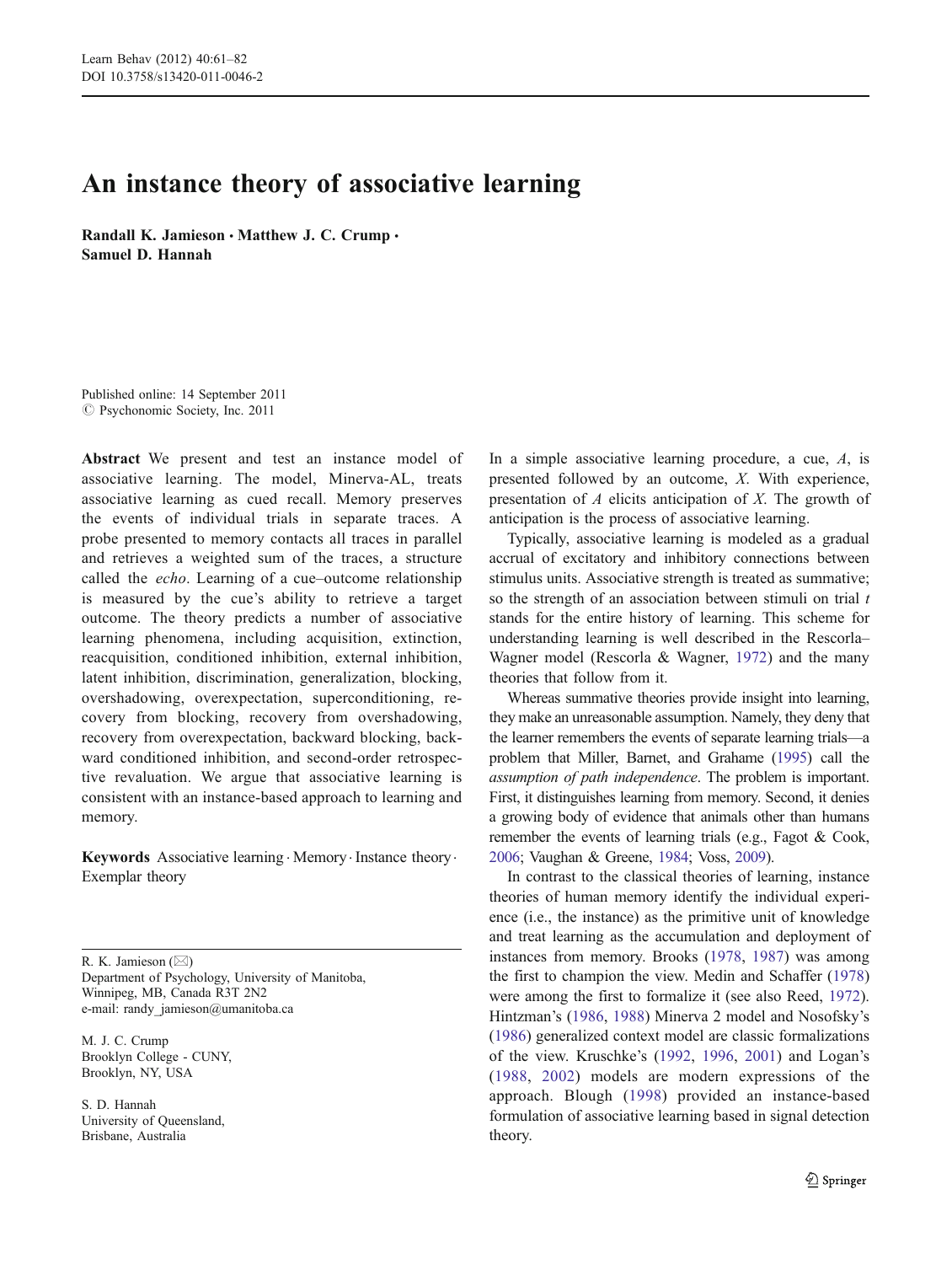<span id="page-1-0"></span>In this article, we build on previous efforts (Jamieson, Hannah & Crump [2010](#page-20-0)) to show that an instance model of associative learning, Minerva-AL, can reproduce associative learning phenomena. We apply the model to a broad range of associative learning protocols to convince readers that memory principles merit consideration as explanatory devices of associative learning. To establish breadth, we tackle five points. First, we show that the model handles acquisition, extinction, and rapid reacquisition. Second, we show that Minerva-AL handles inhibition, including conditioned inhibition, latent inhibition, and external inhibition. Third, we show that the model handles cue competition, including blocking, overshadowing, superconditioning, and overexpectation. Fourth, we show that the model handles nonlinear discrimination problems, including negative patterning and biconditional discriminations. Fifth, we show that the model handles retrospective revaluation, including recovery from blocking, recovery from overshadowing, and second-order retrospective revaluation.

Each set of simulations demonstrates an aspect of the model. The demonstrations of acquisition, extinction, and rapid reacquisition give a clear picture of the model's mechanics. Demonstrations of conditioned inhibition show how the model comes to anticipate that an outcome will not occur—a corollary of discrepancy encoding. We will use the problem of cue competition to develop a clear depiction of cue interactions at encoding and retrieval—conditions that will be central to our solution to retrospective revaluation. We present simulations of discrimination to illustrate the model's ability to remember specific cue– outcome contingencies. We will use the problem of retrospective revaluation to illustrate complex interactions between encoding and retrieval mechanisms. The work shows that with a principled modification, a model of human memory can address the problem of animal learning.

# Minerva-AL

Minerva-AL follows from Hintzman's [\(1986](#page-19-0), [1988\)](#page-19-0) Minerva 2 model of human memory. Minerva 2 is an instance theory of human memory for explaining episodic recognition and judgment of frequency. The theory has since been applied to a wide range of memory phenomena (e.g., Arndt & Hirshman, [1998](#page-19-0); Benjamin, [2010](#page-19-0); Clark, [1997](#page-19-0); Dougherty, Gettys, & Ogden, [1999;](#page-19-0) Goldinger, [1998](#page-19-0); Hicks & Starns, [2006](#page-19-0); Jamieson, Holmes & Mewhort [2010](#page-20-0); Jamieson, Hannah & Crump [2010](#page-20-0); Jamieson & Mewhort, [2009a,](#page-20-0) [2009b](#page-20-0), [2010,](#page-20-0) [2011](#page-20-0); Kwantes, [2005](#page-20-0); Kwantes & Mewhort, [1999](#page-20-0); Kwantes & Neal, [2006](#page-20-0); Thomas, Dougherty, Sprenger, & Harbison, [2008](#page-21-0)).

Informally, Minerva 2 is a theoretic framework that describes the memorial processes involved in representing, storing, and retrieving instances of experience. The model assumes that each experience is stored in memory as a unique trace (i.e., an instance). Presenting a probe to memory retrieves an aggregate of traces similar to it. Because a probe retrieves traces similar to it, it retrieves a representation of itself from memory. This is how the model accomplishes recognition. Because a probe retrieves whole traces, and because traces include cues that co-occur, a probe that consists of a single cue also retrieves the events it has co-occurred with in the past. This is how the model accomplishes cued recall. We will use the model's mechanism for cued recall to model associative learning.

Formally, Minerva 2 is a computational theory of memory. In the model, a stimulus, or event, is represented by a vector of  $n$  elements (or features). These features can refer to either particular stimulus properties (e.g., has wings) or information states (e.g., neural potentials). The distinction is not important to the model predictions.

Each feature of a representation takes one of three discrete values:  $+1$ ,  $-1$ , or 0. A value of  $+1$  or  $-1$  indicates that the feature is relevant to the stimulus description; a value of 0 indicates that the feature is indeterminate or irrelevant.

Co-occurrence of events is represented by summing event representations to form a single vector. For example, if two events  $A = [0, 0, 0, 0, 0, 1, 1, 0, 0, 0, 0, 0]$  and  $B = [0, 0, 0, 0, 0, 0, 0]$ 0, 0, 0, 0, 0, 0, 0, 0, 1, 1, 0] co-occur, their co-occurrence is represented as  $AB = A + B = [0, 0, 0, 0, 0, 1, 1, 0, 0, 1, 1, 0]$ . Generally, representations are orthogonal: A shares no features with  $B$  (as in the example).

In Minerva 2, memory is a two-dimensional matrix, M. In the matrix, rows store instances or events, and columns represent the features in each event. An event,  $E$ , is encoded as a trace in memory by copying its vector to the next row in the matrix. The probability that each feature in the trace is stored to memory is a model parameter, L. Thus, as L increases from zero to one, an event is stored more completely in memory.

Probing memory with a cue activates all traces in proportion to their similarities to the cue. In Minerva 2, similarity of the probe,  $P$ , to trace i in memory,  $M_i$ , is computed as

$$
S_i = \frac{\sum_{j=1}^{n} P_j \times M_{ij}}{n_R} \tag{1}
$$

where  $P_i$  is the value of the *j*th feature in the probe,  $M_{ii}$  is the value of *j*th feature of the *i*th row in memory, *n* is the number of features in the vectors under comparison, and  $n_R$ is the number of nonzero features in the vectors under comparison. The measure behaves similarly to the Pearson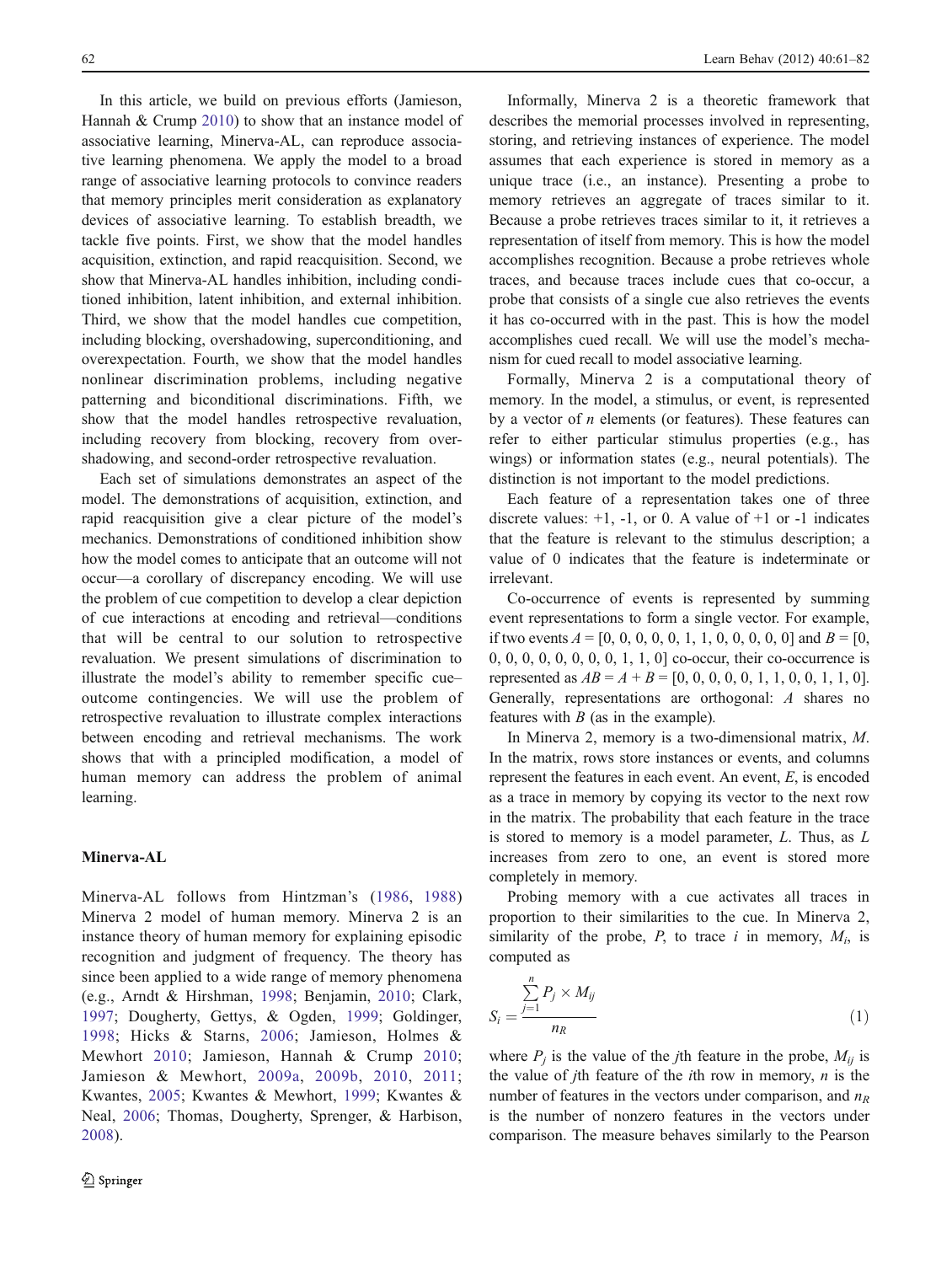<span id="page-2-0"></span>correlation coefficient. Similarity is  $+1$  when the row is identical to the probe, -1 when the row is opposite to the probe, and 0 when the row is orthogonal to the probe.

Trace i's activation,  $A_i$ , is a nonlinear function of its similarity to the probe,

$$
A_i = S_i^3 \tag{2}
$$

In principle, the probe activates all traces in memory. However, the activation function ensures that the traces that are most similar to the probe are activated most strongly.

The information that a probe retrieves from memory is another vector, C, called the *echo*. Each of the *j* elements in the echo is equal to the sum of the corresponding weighted elements in the  $i = 1 \ldots m$  traces in memory,

$$
C_j = \sum_{i=1}^m A_i \times M_{ij} \tag{3}
$$

Hintzman [\(1986](#page-19-0)) illustrated how to use the echo to simulate cued recall. Let the vector elements  $j = 1...k$ stand for a name and the elements  $j = k+1 \ldots n$  stand for a face. To retrieve a face given a name, a probe is constructed that has features  $j = 1 \ldots k$  filled in and features  $j = k+1 \ldots n$ empty (i.e., filled with zeroes). Given that the name represented in features  $j = 1 \ldots k$  finds a match in memory, features  $j = k+1$ ... *n* in the echo will approximate the features of the associated face (retrieval of a name given a face is accomplished in the opposite fashion).

Quality of cued recall—how well the retrieved vector approximates the target—is indexed in two steps: Values in the echo are normalized,

$$
C'_{j} = \frac{C_{j}}{\max |C_{1,n}|} \tag{4}
$$

then similarity is computed between the normalized echo and the relevant target associate, X:

$$
X|P = \frac{\sum_{j=1}^{n} X_j \times C_j}{n_R}
$$
\n<sup>(5)</sup>

where  $P$  is the probe,  $X$  is the target associate, and  $n_R$  is the number of nonzero features in X and C'. The value  $X|P$  is read "retrieval of X given P." The larger that  $X|P$  is, the better that  $X$  is retrieved by  $P$ . If the probe retrieves  $X$ perfectly, then  $X|P = 1$ . If the probe retrieves an inverse (i.e., opposing) representation of X, then  $X|P = -1$ . If the probe does not retrieve X, then  $X|P = 0$ .

Like most theories of human memory, Minerva 2 assumes independent encoding of items. For example, in a recognition memory experiment, each studied item is stored to a row in the memory matrix, without considering the order in which list items were presented. The same is true in studies of categorization and cued recall.

Whereas independent encoding of list items is sufficient to simulate performance in many memory experiments, it is insufficient to simulate learning. In a learning experiment, the problem of interest is to understand how memory for the events of previous trials influences encoding and memory on a present trial. Thus, to model learning, we adapted the Minerva 2 model so that the memory of a present trial is affected by memory of preceding trials. The adapted model is called Minerva-AL (AL for associative learning).

The principal difference between Minerva-AL and Minerva 2 is how the two models encode an experience. In the Minerva 2 model, memory for a trial is established by copying an event vector,  $E$ , to a row in memory. In Minerva-AL, memory is established for a trial by copying the difference between an event vector,  $E$ , and the echo,  $C$ , it retrieves. By encoding the difference between the event vector and the echo, memory of preceding trials (i.e., C) shapes encoding on a present trial. Critically, Minerva-AL's encoding operation emphasizes memory for unexpected over expected information in the event vector. For reasons that will become clear shortly, we will call the encoding operation discrepancy encoding.

Minerva-AL implements discrepancy encoding by subtraction. If  $M_{ii}$  is the *j*th feature of the *i*th trace in memory,  $E_i$  is the jth feature of the event vector, and  $C'_i$  is the jth feature of the normalized echo, then

$$
M_{ij} = E_j - C'_j \tag{6}
$$

with probability  $L$  ( $M_{ij} = 0$  with probability 1 –L).

To illustrate discrepancy encoding, consider a learning trial where  $A$  is presented followed by  $X$ . In our example,  $A$ and X are represented by four features, with  $A = [1.0, 1.0, 1.0]$ 0.0, 0.0] and  $X = [0.0, 0.0, 1.0, 1.0]$ . Because the trial presents  $A$  followed by  $X$ , the event vector,  $E$ , is equal to  $E = A + X = [1.0, 1.0, 1.0, 1.0]$ . Suppose that on trial *i*, *A* is presented and retrieves  $C' = [0.4, 0.1, 0.6, 1.0]$ . The values in the third and fourth elements of the echo (i.e., 0.6 and 1.0) show that the model retrieves a strong albeit imperfect expectation of X. According to discrepancy encoding (see Eq.  $6$ ), the information stored to row *i* in memory will equal  $M_i = E - C' = [1.0, 1.0, 1.0, 1.0] - [0.4, 0.1, 0.6, 1.0] = [0.6,$ 0.9, 0.4, 0.0]. Note that the most anticipated feature in C' (feature 4) is encoded as the smallest absolute value in  $M_i$ (i.e.,  $(0.0)$ ), the second most anticipated feature in C' (feature 3) is encoded as the second smallest absolute value in  $M_i$  (i.e., 0.4), and so on. That is, Minerva-AL encodes the least anticipated features in  $E$  most strongly and the best anticipated feature not at all.

An important corollary of discrepancy encoding is that memory encodes anticipated but unpresented events. To illustrate by extending the previous example, consider a next trial where A is presented without X. That is,  $E = A =$ [1.0, 1.0, 0.0, 0.0]. Because A was previously paired with  $X$ ,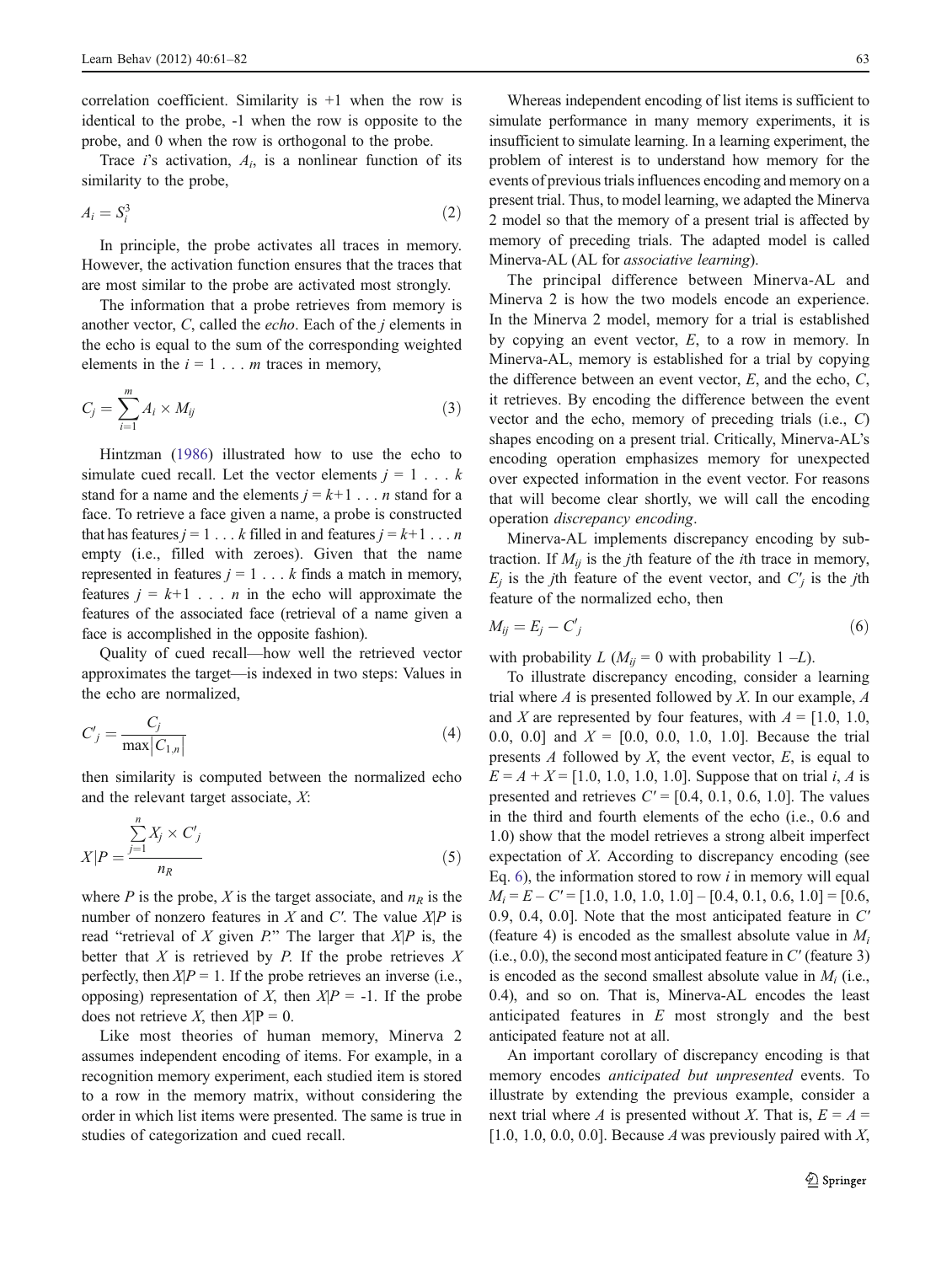A retrieves  $C' = [0.4, 0.1, 0.6, 1.0]$ , indicating that A elicited an expectation of  $X$ . Even though  $X$  was not presented, the unfulfilled expectation for  $X$  is stored through discrepancy encoding as  $M_i = E - C' = [0.6, 0.9,$ -0.6, -1.0]. Note that, now, differently from the previous example, the information encoded to the third and fourth elements of  $M_i$  (i.e., the italicized features representing  $X$ ) take the opposite sign of the original representation for  $X =$ [0.0, 0.0, 1.0, 1.0]. This *inverse representation* of  $X$  records the fact that presenting  $A$  caused the model to expect  $X$  but that  $X$  did not occur. This property of the model is pivotal to our explanation of associative learning (Jamieson, Hannah & Crump [2010\)](#page-20-0). Of course, we are not the first to argue for the importance of discrepancy encoding. Tolman [\(1932\)](#page-21-0) discussed expectancy in learning. Kamin [\(1969\)](#page-20-0) and von Restorff [\(1933\)](#page-21-0) identified expectancy as a key principle of encoding and remembering. Whittlesea and Williams [\(2000,](#page-21-0) [2001a](#page-21-0), [2001b](#page-21-0)) used violation of expectancy to explain memory-based inference. Rescorla and Wagner ([1972](#page-21-0)) used surprise to model learning in cue competition. Finally, error correction algorithms in neural networks privilege unexpected over expected features (Gluck & Bower, [1988](#page-19-0)).

To implement discrepancy encoding, we augmented two computational aspects of the model. First, the similarity rule in Minerva 2 (see Eq. [1](#page-1-0)) is tailored to a situation where features of stimulus and memory representations can take one of only three discrete values  $\{+1, 0, -1\}$ . However, discrepancy encoding allows feature values to range continuously between  $\pm 2$ . The remedy was to replace Minerva 2's similarity formula with a standard vector cosine (see Kwantes, [2005](#page-20-0), for precedence):

$$
S_{i} = \frac{\sum_{j=1}^{n} P_{j} \times M_{ij}}{\sqrt{\sum_{j=1}^{n} P_{j}^{2}} \sqrt{\sum_{j=1}^{n} M_{ij}^{2}}}
$$
(7)

where  $P_i$  is the value of the jth feature in the probe,  $M_{ii}$  is the value of the *j*th feature of the *i*th row in memory, and  $n$ is the number of features in the cue-fields of the vectors under comparison. The cosine measure of similarity is conceptually consistent with the similarity measure used in the Minerva 2 model. However, it normalizes over vector length and, thus, handles the continuous and added range of values of memory traces that result from the discrepancy encoding operation.

Second, we added noise to the echo by sampling a value from the range  $\pm 0.001$  to each of its elements. The change is pragmatic. Minerva 2 is a model of single-trial learning. If noise is not added to the echo, Minerva-AL learns too quickly, often in a single trial. Thus, on a first learning trial, the echo contains noise alone.

In the remainder of the work presented here, we apply Minerva-AL against associative learning protocols. All of the simulations will follow the same general method. Cues A through D are represented by separate 120 element vectors. For cue A, elements 1–20 will be set to one and all other elements equal to zero. For cue  $B$ , elements 21–40 will be set to one and all other elements equal to zero. For cue C, elements 41–60 will be set to one and all other elements equal to zero. For cue  $D$ , elements 61–80 will be set to one and all other elements equal to zero. Features of the experimental context (i.e., lighting, odors, ambient noise) are represented using a 120-element vector with elements 81–100 set to one and all other elements set to zero. Finally, outcome  $X$  will be a 120-element vector with elements 101–120 set to one and all other elements equal to zero. $1$ 

On each learning trial, a probe is constructed and then applied to memory;although we will not include a notation for the context in the probe, the context will be a part of every probe on every trial. The information retrieved into the echo is used to measure learning and to shape encoding via the discrepancy encoding operation. Learning is denoted by a conditional. For example,  $X|B$  refers to "retrieval of X given B," and  $X|AB$  refers to "retrieval of X" given AB." Learning in the model ranges between -1 and +1. Positive values signal that the presented cue or cues retrieved  $X$  from memory (i.e., that the presented cues caused an expectation that  $X$  will follow). Negative values signal that the presented cue or cues retrieved an inverse representation of  $X$  from memory (i.e., that the cues caused an expectation that  $X$  will *not* follow). A value of zero signals that the presented cues elicited no expectation for X.

Despite differences between Minerva 2 and Minerva-AL, Minerva-AL preserves the spirit of its parent theory. Each learning trial is recorded in memory as a unique trace. At retrieval, the probe contacts all traces in parallel, and a weighted sum of the information in memory is retrieved (i.e., the echo). Information retrieved by a cue is quantified from the echo, with learning measured as the cue's ability to retrieve the target outcome from memory.

# Simulations of the formal model

We now simulate a series of associative learning protocols. In [Section 1,](#page-4-0) we simulate acquisition and extinction. In [Section 2](#page-5-0), we simulate variants of inhibition. In [Section 3,](#page-7-0) we simulate cue interaction protocols. In [Section 4](#page-9-0), we

<sup>&</sup>lt;sup>1</sup> In a previous article, the elements of a representation could take values  $+1$  and  $-1$ . Assigning  $+1$  to the representations is a simplifying assumption and does not change the model or its behavior.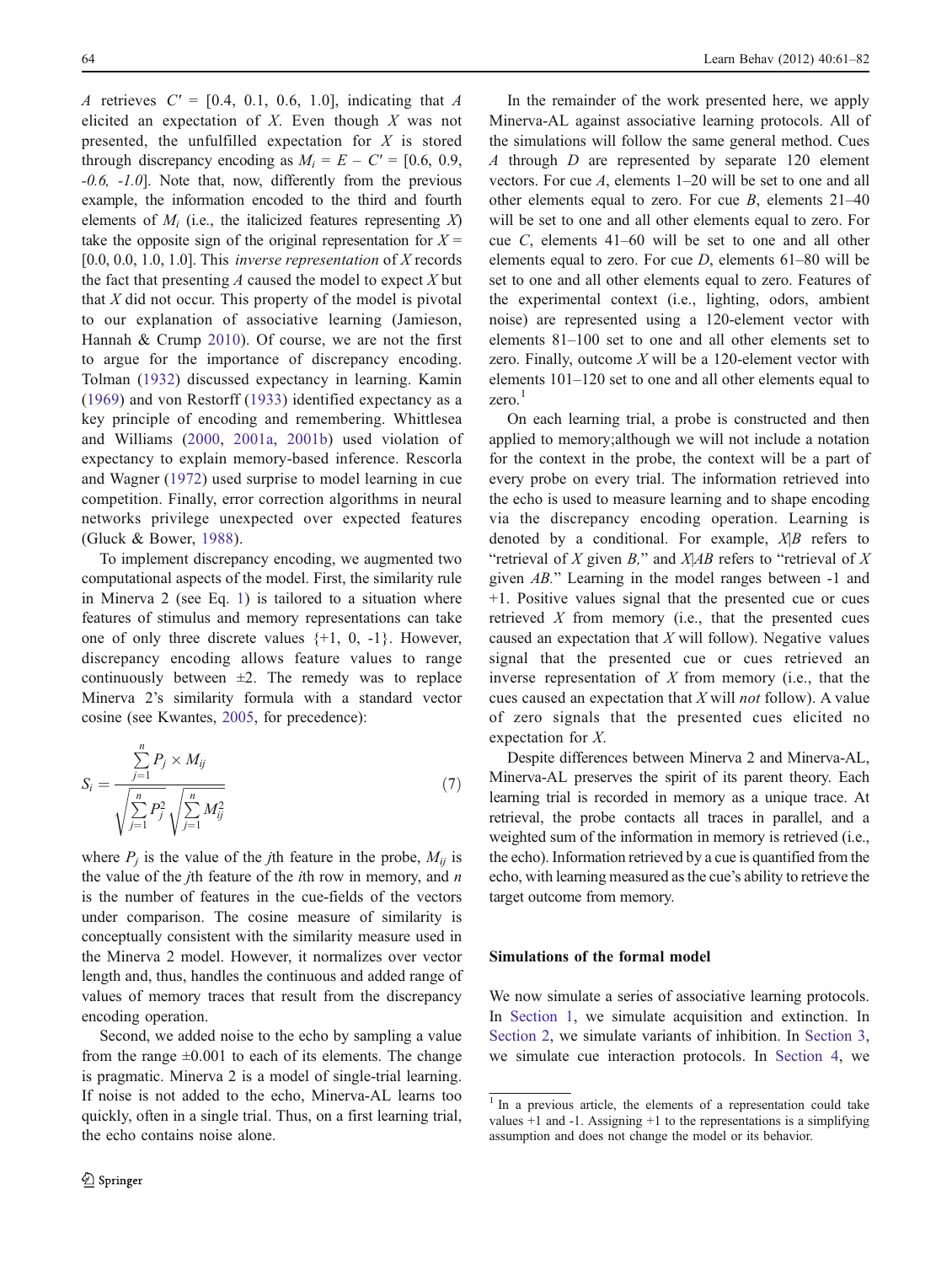<span id="page-4-0"></span>simulate discrimination and generalization. In [Section 5,](#page-13-0) we simulate retrospective revaluation.

# Section 1: Acquisition

Acquisition and extinction In a simple associative learning protocol, a cue, A, is presented, followed by an outcome, X. After several pairings, the cue elicits anticipation of  $X$ , a result called *acquisition*. If  $A$  is then presented alone, it ceases to elicit anticipation of X, a result called extinction.

We applied Minerva-AL to a 200-trial acquisition/ extinction protocol. Trials 1–100 were acquisition trials (i.e., A followed by X); trials  $101-200$  were extinction trials (i.e., A presented alone). On each trial a trace was stored to memory. On acquisition trials, the event vector, E, was equal to  $A + X$ . On extinction trials,  $E = A$ . On each trial, we evaluated learning by probing memory with A and indexing learning as retrieval of X given A.

We conducted 25 independent replications of the protocol for each of three values of  $L = .33, .67,$  and 1.0. Figure [1](#page-5-0) presents the results of the simulation.

As is shown in Fig. [1](#page-5-0), Minerva-AL anticipates negatively accelerated acquisition and extinction curves. The rate of learning was correlated with the encoding parameter, L.

How does Minerva-AL explain acquisition and extinction? At the outset of a simulation, memory is empty (a matrix of 0 s). Consequently, on trial 1, A retrieves only noise into the echo. Because the echo contains only noise, retrieval of  $X$  given  $A$  is approximately zero, and the event vector is encoded strongly to memory (see Eq. [6\)](#page-2-0). On trial 2, A retrieves the trace stored on trial 1. Because the trace records the pairing of  $A$  and  $X$  on trial 1, retrieval of  $X$ given A improves on trial 2. On trial 3, cue A now recruits the traces stored on trials 1 and 2. Summing both traces into the echo produces an even better representation of X. Recruiting each additional trace into the echo produces a systematic and cumulative benefit retrieval of X given A over successive trials.

On trial 1 of extinction, A retrieves a near perfect representation of  $X$ . However,  $X$  is not presented. Because Minerva-AL anticipates  $X$  but  $X$  is not presented, the trace stored to memory codes for a positive representation of A paired with a negative or inverse representation of  $X$  (i.e.,  $-X$ ). On trial 2 of extinction, A retrieves the traces from the acquisition phase, as well as the first trace from the extinction phase (i.e., the trace that records a negative representation of  $X$ ). Because the negative representation of X is retrieved, retrieval of X given A is diminished. This process repeats over the extinction trials and results in a cumulative impairment of  $X|A$ , until  $X|A$  is approximately zero. Critically, Minerva-AL does not expect that extinction will make A into a conditioned inhibitor.

The simulation illustrates that Minerva-AL can learn to anticipate an outcome given a cue and why anticipation of the outcome diminishes with presentation of the cue alone. We now turn to a description of reacquisition.

Rapid reacquisition Relearning is faster than new learning, a phenomenon called rapid reacquisition (Ebbinghaus, [1885/1964\)](#page-19-0). Rapid reacquisition is assessed in a three-phase procedure (see Table [1\)](#page-5-0). Phases 1 and 2 are acquisition and extinction, respectively. Phase 3 is the reacquisition phase where the contingency from phase 1 is re-presented. Rapid reacquisition is observed when relearning of an already acquired contingency is more efficient than learning of a novel contingency.

We applied Minerva-AL to the three-phase protocol in Table [1](#page-5-0). The last three columns in Table [1](#page-5-0) report the mean number of trials that Minerva-AL needed to achieve a criterion of  $X|A \geq .95$  in the reacquisition condition (and to achieve  $X|B \geq .95$  in the control condition). As is shown, Minerva-AL predicts rapid reacquisition. The model took fewer trials to relearn the old  $X$  a contingency than it did to learn the novel  $X|B$  contingency.

An explanation of reacquisition picks up where our explanation of acquisition and extinction left off. On trial 1 of reacquisition,  $A$  retrieves a representation of  $X$ that is a weighted sum of traces from the acquisition and extinction phases. Because memory included traces from both the acquisition and extinction trials (i.e.,  $A \rightarrow X$  and  $A \rightarrow \neg X$  traces, respectively), the echo reflected uncertainty over whether  $X$  ought to be expected. Consequently, the re-presentation of the  $A \rightarrow X$  contingency was surprising to the model. Because memory highlights unexpected over expected events, Minerva-AL strongly encoded the  $A \rightarrow X$  contingency to memory, thus accelerating relearning.<sup>2</sup>

Summary Whereas acquisition and extinction do not challenge any existing theories of learning, they are a necessary benchmark for any theory of associative learning. In [Section 2](#page-5-0), we apply Minerva-AL to problems of inhibition.

<sup>2</sup> We have presented averaged learning curves. Like averaged empirical learning curves, the model anticipates a gradual and negatively accelerated growth in A's ability to retrieve X. However, query Gallistel, Balsam, and Fairhurst ([2004\)](#page-19-0), for example, have argued that averaging over learners misrepresents the learning of individuals within the group average. Namely, individual's learning is best described as a step function. The difference is an important one. To explore the issue, we applied a decision rule for responding where response strength is a logistic transformation of how well  $X$  is retrieved by A. Using that transformation gave learning curves from individual simulations a more steplike shape. Averaging over the individual curves produced an averaged negatively accelerated curve, like the one depicted in Fig. [1](#page-5-0).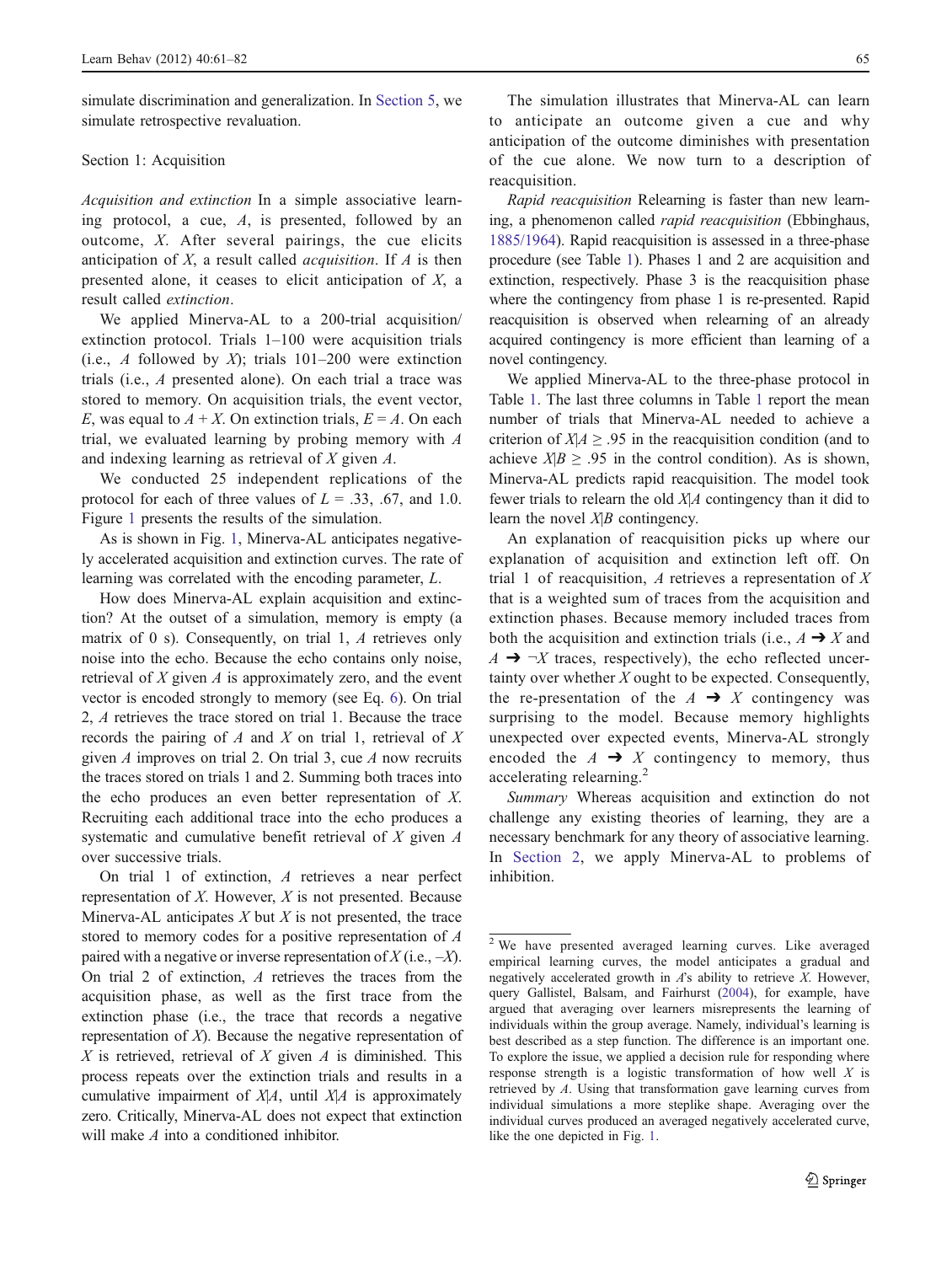<span id="page-5-0"></span>Fig. 1 Acquisition (trials 1– 100) and extinction (trials 101– 200). Means and standard errors computed across 25 replications of the procedure



Section 2: Inhibition

Since Pavlov ([1927](#page-20-0)), researchers have examined the construct of conditioned inhibition: an acquired tendency of a cue to attenuate responding to an outcome. In this section, we demonstrate that Minerva-AL predicts conditioned inhibition in direct, summation, and retardation tests.

Direct test for conditioned inhibition Table [2](#page-6-0) describes a direct test for conditioned inhibition. The protocol includes a training phase followed by a test. The training phase mixes two types of trials: trials where  $A$  is presented followed by  $X$ and trials where  $AB$  is presented without  $X$ . At test, retrieval of  $X$  is tested given both  $A$  and  $B$  as retrieval cues. Conditioned inhibition is observed if  $X|B$  is less than zero.

We simulated the procedure in Table [2.](#page-6-0) As is shown, Minerva-AL retrieved a negative representation of  $X$  when probed with  $B$  and a positive representation of  $X$  when probed with A. Minerva-AL predicts conditioned inhibition.

In Minerva-AL, conditioned inhibition follows from a series of covert events in memory. On the  $A \rightarrow X$  trials, Minerva-AL learns that  $A$  predicts  $X$ . Consequently, Minerva-AL anticipates  $X$  on  $AB$  trials. Because  $X$  is not presented on AB trials, the trial-specific trace records a combination of  $+A$ ,  $+B$ , and  $-X$ . At test, B retrieves the  $+A$ ,  $+B$ , and  $-X$  traces encoded from the AB trials to retrieve -X into the echo.

Summation test for conditioned inhibition Whereas a direct test for conditioned inhibition is sufficient in a model

anlysis, it is problematic for empirical work (see Cole, Barnet, & Miller, [1997;](#page-19-0) Rescorla, [1969](#page-21-0)). To circumvent the problem, researchers demonstrate conditioned inhibition using a summation test.

Table [3](#page-7-0) describes a summation test for conditioned inhibition. Phase 1 restates the conditioned inhibition protocol (i.e., intermixed  $A \rightarrow X$  trials and AB trials). Phase 2 presents a novel cue, C, followed by X. After, retrieval of X given BC, CD, and C is tested. According to the logic of the summation test, if B is a conditioned inhibitor of X, then retrieval  $X$  given  $BC$  ought to be worse than retrieval  $X$ given C alone (e.g., Rescorla, [1969,](#page-21-0) [1971](#page-21-0)).

We conducted 25 independent replications of the experimental and control procedures in Table [3](#page-7-0). We report mean conditional recall of  $X$  given  $BC$ ,  $CD$ , and  $C$  as cues. As is shown, Minerva-AL predicts the summation test for conditioned inhibition:  $X|BC \le X|C$ . Adding B to the probe (i.e., the conditioned inhibitor) weakens retrieval of  $X$ . Of course, the difference in  $X|BC$  and  $X|C$  might reflect the difference in the number of retrieval cues (two versus one, respectively). To rule out the confound, we compared  $X$ BC with  $X|CD$ , where D is a neutral cue and B is a conditioned inhibitor. The simulation shows that  $X|BC$  was worse than  $X|CD$ . The disadvantage for  $X|BC$  confirms that the disadvantage for  $X|BC$  relative to  $X|C$  reflects more than a simple difference in the number of cues in the test probe.

|  | <b>Table 1</b> Simulation of rapid reacquisition |
|--|--------------------------------------------------|
|  |                                                  |

|               | Training             |         |                   | ⊥         |           |          |  |
|---------------|----------------------|---------|-------------------|-----------|-----------|----------|--|
| Condition     | Phase 1              | Phase 2 | Test              | .33       | .67       | 1.00     |  |
| Reacquisition | $50 A \rightarrow X$ | 50 A    | $A \rightarrow X$ | 36.2(5.9) | 19.7(5.1) | 5.1(0.2) |  |
| Control       | $50 A \rightarrow X$ | 50 A    | $B \rightarrow X$ | 62.2(7.4) | 32.1(6.4) | 3.8(0.1) |  |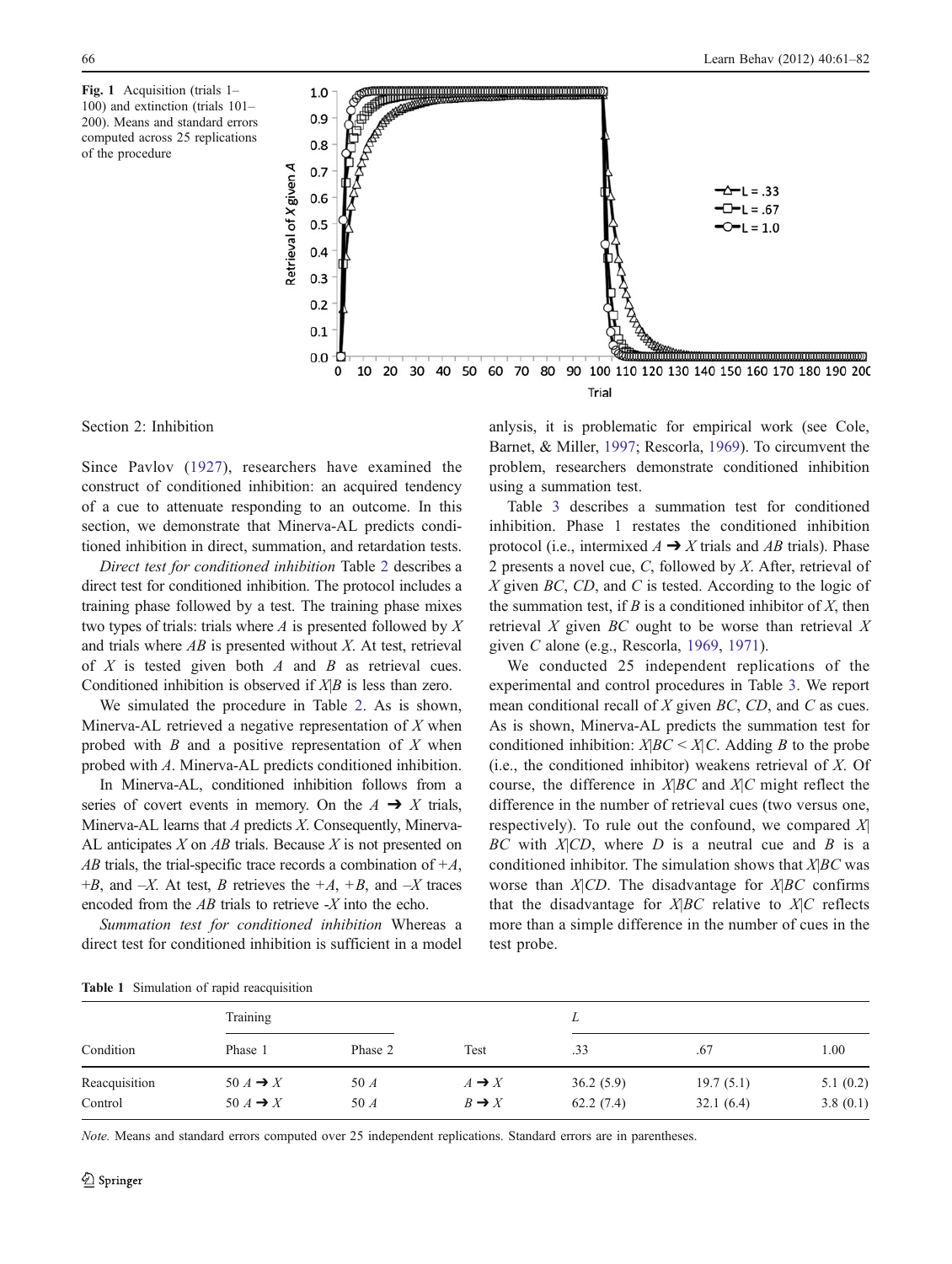<span id="page-6-0"></span>Table 2 Simulation of the direct test for conditioned inhibition

|                              |                      | L                        |                         |                             |  |  |
|------------------------------|----------------------|--------------------------|-------------------------|-----------------------------|--|--|
| Training                     | Test                 | .33                      | .67                     | 1.00                        |  |  |
| $50 A \rightarrow X / 50 AB$ | $X\!I$<br>$X \cup B$ | .93(0.02)<br>$-.16(.01)$ | .97(01)<br>$-.21$ (.02) | .99(0.01)<br>$-.32$ $(.04)$ |  |  |

Note. Means and standard errors computed over 25 independent replications. Standard errors are in parentheses.

Retardation test for conditioned inhibition When a summation test is not possible, researchers use a retardation procedure to test condition inhibition (described in Table [4](#page-7-0)). Like the summation test, the training phase of the retardation test restates the conditioned inhibition protocol (i.e., intermixed  $A \rightarrow X$  trials and AB trials). In contrast to the summation test, conditioned inhibition to  $B$  is assessed by measuring the number of trials that the subject needs to learn  $X|BC$  to a specified criterion. If cue B is a conditioned inhibitor, it ought to take more trials to learn  $X|BC$  than  $X|C$ .

We conducted 25 independent replications of the procedures in Table [4.](#page-7-0) As is shown, Minerva-AL needed more trials to achieve  $X|BC \ge 0.95$  than it needed to achieve  $X|C \ge 0.95$ .95 after training with intermixed  $A \rightarrow X$  and AB trials (i.e., experimental treatment). The difference confirms that including  $B$  as part of the retrieval cue at test retards retrieval of  $X$ .

Minerva-AL predicts conditioned inhibition in the direct, summation, and retardation protocols for conditioned inhibition. All three simulations demonstrate that Minerva-AL can learn to both anticipate X given a cue and to anticipate  $\neg X$ (i.e., not  $X$ ) given a cue. The next two simulations show that Minerva-AL handles inhibition in two other protocols.

External inhibition External inhibition refers to the situation where adding a novel cue to a test probe weakens the expression of an established association. Table [5](#page-8-0) summarizes the external inhibition protocol. In a training phase, A is presented followed by  $X$  (i.e., simple acquisition). Afterward, retrieval of  $X|A$  and retrieval of  $X|AB$  are tested. In this case, B is a neutral an untrained cue. External inhibition is observed when retrieval of  $X|A$  is greater than retrieval of  $X|AB$ .

As is shown in Table [5](#page-8-0), Minerva-AL anticipates external inhibition:  $X|A > X|AB$ . The orthodox explanation of external inhibition is that adding a novel cue to the test probe forces a generalization decrement (e.g., Pavlov, [1927\)](#page-20-0). Minerva-AL's explanation of the effect is slightly different. Presenting AB causes a different activation of traces in memory than does A alone. The difference in trace activations drives the differences in Table [5.](#page-8-0)

Latent inhibition Latent inhibition is observed when preexposure to a cue slows subsequent learning with it (Mackintosh, [1975;](#page-20-0) Rescorla, [1971\)](#page-21-0). We simulated a simple latent inhibition protocol with a preexposure phase followed by a test phase (see Table [6\)](#page-8-0). In the preexposure phase, A is

presented alone (i.e., without consequence). At test, A is presented followed by  $X$ . At test, learning of the  $X|A$ contingency is measured by the logic of a retardation test. Latent inhibition is observed if acquisition for  $X|A$  is slower than in a control condition excluding the preexposure phase.

We conducted 25 independent replications of the latent inhibition procedure and measured the number of trials that Minerva-AL took in the test phase until  $X|A \geq .95$ . As is shown in Table [6,](#page-8-0) the number of trials to reach  $X|A \geq .95$ increased with the number of preexposure trials. The result is the latent inhibition effect.

Minerva-AL explains latent inhibition as a consequence of proactive interference. Each preexposure trial leaves a trace in memory: A paired with noise. At test, A retrieves those traces, including the noise that interferes with the resolution of X in the echo. Later, when training  $A \rightarrow X$ , the noise in the preexposure traces is weighed out of the echo.

Hall and Channell [\(1985](#page-19-0)) demonstrated that latent inhibition is context specific by preexposing A in one context and then testing acquisition of  $A \rightarrow X$  in another (see also Nelson & Sanjuan, [2006](#page-20-0)). We resimulated the latent inhibition protocol from Table [6,](#page-8-0) but, in the preexposure phase, A was presented in one context, and in the experimental phase, the  $A \rightarrow X$  contingency was presented in a different context (i.e., this was accomplished by setting the usual context field included in the probes for phase 1 to zero and adding a new context vector). The rate at which Minerva-AL acquired the  $X|A$  contingency was substantially less affected by the preexposure manipulation. We conclude that Minerva-AL acknowledges the context-specific nature of latent inhibition.

Hall–Pearce negative transfer Hall and Pearce [\(1979](#page-19-0)) generated an example of latent inhibition where, in the preexposure phase of the protocol, A is presented, followed by a muted version of  $X$ — rather than A being presented alone (see also Ayres, Moore, & Vigorito, [1984](#page-19-0)). We simulated this procedure by replicating the latent inhibition protocol in Table [6,](#page-8-0) but instead of presenting A alone during the preexposure phase, we presented the model with A followed by a muted version of  $X$ . To mute  $X$ , we multiplied its representation by a weight of 0.1, thus rewriting each of the 1.0 values in the vector for  $X$  as values of 0.1. In the second phase of the protocol, we presented  $X$  at full strength (i.e., as we did in the preceding two simulations). The simulation reproduced the Hall and Pearce effect. Namely, following preexposure to the A followed by  $X(0,1)$ , it took more trials to reach  $X|A \geq .95$  in phase 2 of the procedure than following preexposure to A followed by  $X(1.0)$ . The difference held over all values of  $L^3$ .

<sup>&</sup>lt;sup>3</sup> Savastano, Yin, Barnet, and Miller [\(1998](#page-21-0)) have demonstrated that the Hall–Pearce negative transfer result weakens when the timing of the cue–outcome pairing is varied at training at test. Minerva-AL has no mechanism for modeling the timing of cues and outcomes and, so, is unable to model this aspect of the result.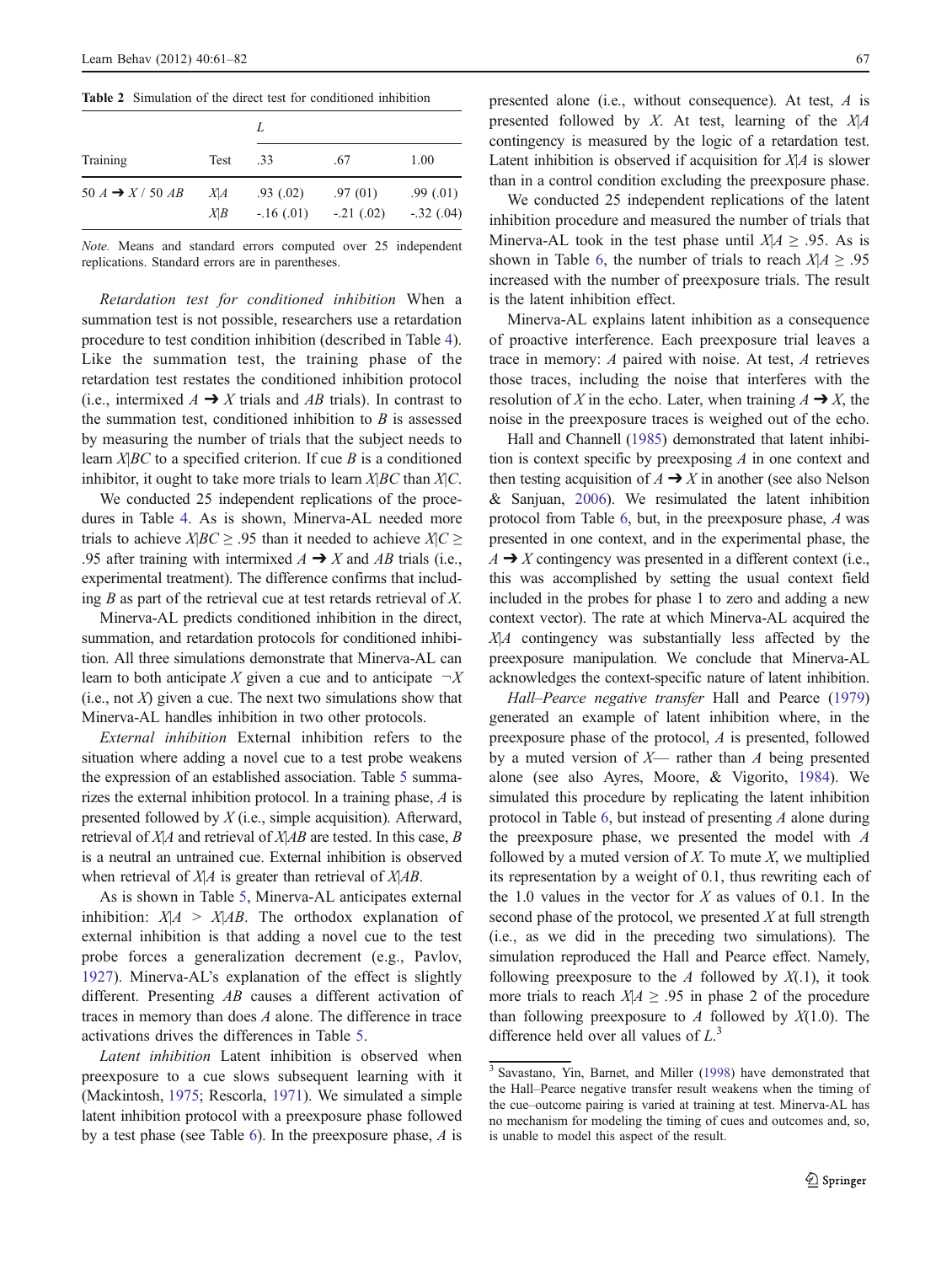|               | Training                     |                     |            | L         |           |           |
|---------------|------------------------------|---------------------|------------|-----------|-----------|-----------|
| Condition     | Phase 1                      | Phase 2             | Test       | .33       | .67       | 1.00      |
| Summation     | $50 A \rightarrow X / 50 AB$ | $50C \rightarrow X$ | X BC       | .13(02)   | .18(.02)  | .05(0.07) |
| Control $(1)$ | $50 A \rightarrow X / 50 AB$ | $50C \rightarrow X$ | X CD       | .93(01)   | .92(0.01) | .89(.02)  |
| Control $(2)$ | $50 A \rightarrow X / 50 AB$ | $50C \rightarrow X$ | $X \mid C$ | .99(0.00) | .99(0.00) | 1.0(0.00) |

<span id="page-7-0"></span>Table 3 Simulation of summation test for conditioned inhibition

Note. Means and standard errors computed over 25 independent replications. Standard errors are in parentheses.

Summary Minerva-AL captures conditioned inhibition in the direct, summation, and retardation protocols. It captures external inhibition and latent inhibition. It captures the Hall–Pearce negative transfer effect.

#### Section 3: Cue competition

A hallmark of associative learning is that concurrently presented cues compete for associative strength. The principle is hardwired into the learning rules of many models (e.g., Rescorla–Wagner) but is not hardwired into Minerva-AL. In this section, we show that Minerva-AL appreciates the complications of cue competition effects in learning.

Blocking Blocking is the classic demonstration of cue competition. A blocking protocol includes two successive training phases followed by a test phase (Kamin, [1969](#page-20-0); Rescorla & Wagner, [1972\)](#page-21-0). In phase 1, the cue,  $A$ , is presented, followed by an outcome,  $X$ . In phase 2, the cue compound, AB, is presented, followed by X. Following training, retrieval of  $X|B$  is tested. Table [7](#page-9-0) summarizes the procedure and its control conditions. Blocking is observed if retrieval of X given B is weakest in the blocking condition.

We simulated the blocking and control procedures in Table [7.](#page-9-0) As is shown, Minerva-AL anticipated the blocking effect:  $X|B$  was smaller in the blocking condition than in either of the control conditions. The size of the blocking effect (i.e., the difference in  $X|B$  between the blocking and control conditions) correlates with L.

Minerva-AL's explanation for blocking is clear. In phase 1,  $\Lambda$  is established as a retrieval cue for  $X$ . In phase 2,  $AB$ retrieves X. Because  $AB$  retrieves X, the biggest discrepancy between the echo and the event vector,  $E = A + B + X$ , is the presence of B. Consequently, the trace stored includes a

strong representation of B paired with a weak representation of X. Consequently, at test, B retrieves a weak representation of X. The simulation presents an explanation of blocking that follows from the storage and retrieval of instances from memory.

Overshadowing In an overshadowing experiment, two cues, A and B, are presented together, followed by an outcome, X. Typically, one cue, B, is made more salient (e.g., strations, the degree of attenuation is proportional to the relative saliency of the damped and undamped cues (Kamin, [1969;](#page-20-0) Mackintosh, [1971\)](#page-20-0). louder, brighter) than the other. Overshadowing is observed if the strength of conditioning for the less salient cue  $A$  is attenuated when trained in compound with B. In demon-

To model overshadowing, we represented cue salience by introducing saliency weights,  $\alpha$ . To illustrate, if cue  $A =$ [1.0, 1.0, 1.0, 1.0] and  $\alpha_A = 0.1$ , then  $\alpha_A \times A = [0.1, +0.1,$ 0.1, +0.1]. We constrain saliency weights between 0.0 and 1.0; the smaller  $\alpha$  is, the less salient the cue. The manipulation of cue saliency is identical to our previous manipulation of outcome saliency to simulate the Hall– Pearce negative transfer effect.

We simulated overshadowing using a training/test protocol. In the training phase, AB was presented followed by X. We varied the cue salience of A (i.e.,  $\alpha_A = 0.1, 0.6,$  and 1.0) while holding the cue salience of B constant (i.e.,  $\alpha_B = 1.0$ ). The procedure is summarized in Table [8.](#page-9-0) If Minerva-AL predicts overshadowing, X|A ought to be greater in the control condition where  $A$  is trained independently of  $B$ than in the three experimental conditions where  $A$  is trained with *B*. Moreover, the strength of overshadowing ought to increase as the disparity between the saliency of  $A$  and  $B$  is increased.

Table 4 Simulation of retardation test for conditioned inhibition

|              |                              |                    | ⊥         |           |          |
|--------------|------------------------------|--------------------|-----------|-----------|----------|
| Condition    | Training                     | Test               | .33       | .67       | 1.00     |
| Experimental | $50 A \rightarrow X / 50 AB$ | $BC \rightarrow X$ | 46.6(3.7) | 16.3(0.9) | 5.6(0.7) |
| Control      |                              | $C \rightarrow X$  | 29.4(1.5) | 13.2(1.0) | 4.2(0.2) |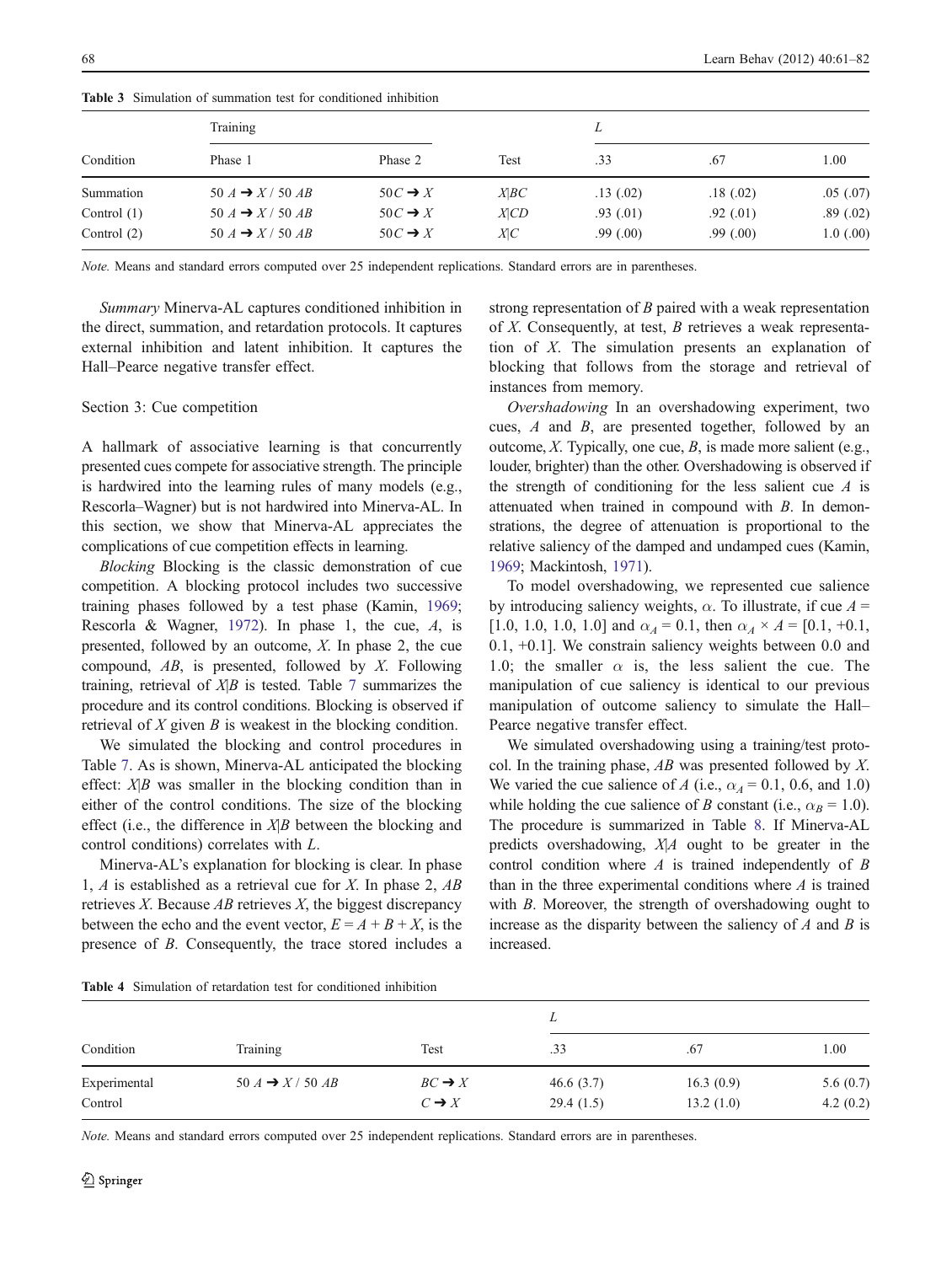# <span id="page-8-0"></span>Table 5 Simulation of external inhibition

|                                |                                              | Test                      | L                     |                       |                        |
|--------------------------------|----------------------------------------------|---------------------------|-----------------------|-----------------------|------------------------|
| Condition                      | Training                                     |                           | .33                   | .67                   | 0.1                    |
| External inhibition<br>Control | 50 $A \rightarrow X$<br>50 $A \rightarrow X$ | X AB<br>$X\!\!\mid\!\! A$ | .80(.02)<br>.98(0.00) | .85(.02)<br>.99(0.00) | .90(0.02)<br>1.0(0.00) |

Note. Means and standard errors computed over 25 independent replications. Standard errors are in parentheses.

Table [8](#page-9-0) shows the results of the simulations as a function of L and  $\alpha_A$ . Consistent with the overshadowing effect, X|A was weaker when A was trained in compound with B, and the size of the overshadowing effect increased with the difference in saliency between cues A and B.

Overexpectation An overexpectation effect is observed when responding to a pair of well-established cues is diminished after they have then been given additional compound training (e.g., Kremer, [1978](#page-20-0)). Table [9](#page-10-0) summarizes the protocol. In phase 1 of training,  $A \rightarrow X$  and  $B \rightarrow X$ trials are intermixed. In phase 2 of training, AB is presented followed by X. Overexpectation is observed if retrieval of  $X|A$  is worse following  $AB \rightarrow X$  versus  $AC \rightarrow X$  training or following no additional training in phase 2. The overexpectation effect is of interest here because it escapes any straightforward rational explanation: It is not immediately clear why cue A might be made a worse predictor of X as a consequence of additional exposure to the  $AB \rightarrow X$ contingency.

Table [9](#page-10-0) presents the results of the simulation. As is shown, Minerva-AL predicts the overexpectation effect:  $X|A$  is smaller in the overexpectation condition (i.e., following the  $AB \rightarrow X$  training in phase 2) than in either of the control conditions. The size of the overexpectation effect correlates with L.

Minerva-AL explains overexpectation to be a natural outcome of operations in memory. In phase 1, the model learns the  $A \rightarrow X$  and  $B \rightarrow X$  contingencies. In phase 2, AB retrieves an especially clear representation of X. Because the representation of  $X$  is especially clear, discrepancy encoding records that A and B were paired with what would seem to be a weakened or less salient presentation of X. At test, these traces weaken the representation of  $X$  that is

retrieved into the echo. That is, overexpectation of  $X$  in phase 2 makes A a worse retrieval cue for X.

Superconditioning Superconditioning is a corollary of overexpectation. In superconditioning, pairing a novel cue with a conditioned inhibitor benefits, rather than impedes, learning of a novel cue (Williams & McDevitt, [2002\)](#page-21-0). The effect occurs because the conditioned inhibitor retrieves an expectation that the outcome will not occur. Consequently, when the outcome does occur it is "super surprising."

Table [10](#page-10-0) shows a superconditioning procedure. Phase 1 intermixes  $A \rightarrow X$  and  $AB$  trials. In phase 2, BC is presented followed by  $X$ , or in a control condition,  $CD$  is presented followed by X. Superconditioning is observed when  $X|C$  is greater following  $BC \rightarrow X$  training in phase 2 of the procedure than following  $CD \rightarrow X$  training in phase 2 of the procedure.

Simulation results are presented in the final three columns of Table [10](#page-10-0). As is shown, learning of the  $X|C$ contingency was better in the superconditioning condition (i.e., after  $C$  had been paired with a conditioned inhibitor,  $B$ , in phase 2 of training), as compared with the control condition (i.e., after C had been paired with a neutral cue, D, in phase 2 of training). Minerva-AL anticipates the superconditioning effect.

Minerva-AL's explanation for superconditioning highlights the discrepancy encoding operation. In phase 2 of training,  $B$  retrieved an inverse representation of  $X$  into the echo. Consequently, presentation of  $X$  was more surprising to the model than if it had no expectations at all. The violation of expectation resulted in strong encoding of the unexpected events: C because it was a novel event and X because the model expected it to not occur. Because C and X were both unexpected, they were strongly encoded, thereby accelerating learning of the  $X|C$  contingency.

| <b>Table 6</b> Simulation of latent inhibition |  |
|------------------------------------------------|--|
|------------------------------------------------|--|

| Condition    |          |                   |           |           |          |
|--------------|----------|-------------------|-----------|-----------|----------|
|              | Training | Test              | .33       | .67       | 1.00     |
| 0 pretrials  |          | $A \rightarrow X$ | 32.1(1.7) | 13.4(1.0) | 6.3(0.5) |
| 10 pretrials | 10A      | $A \rightarrow X$ | 54.2(3.0) | 31.2(3.3) | 6.2(0.5) |
| 30 pretrials | 30A      | $A \rightarrow X$ | 61.6(4.9) | 35.8(5.6) | 6.4(0.3) |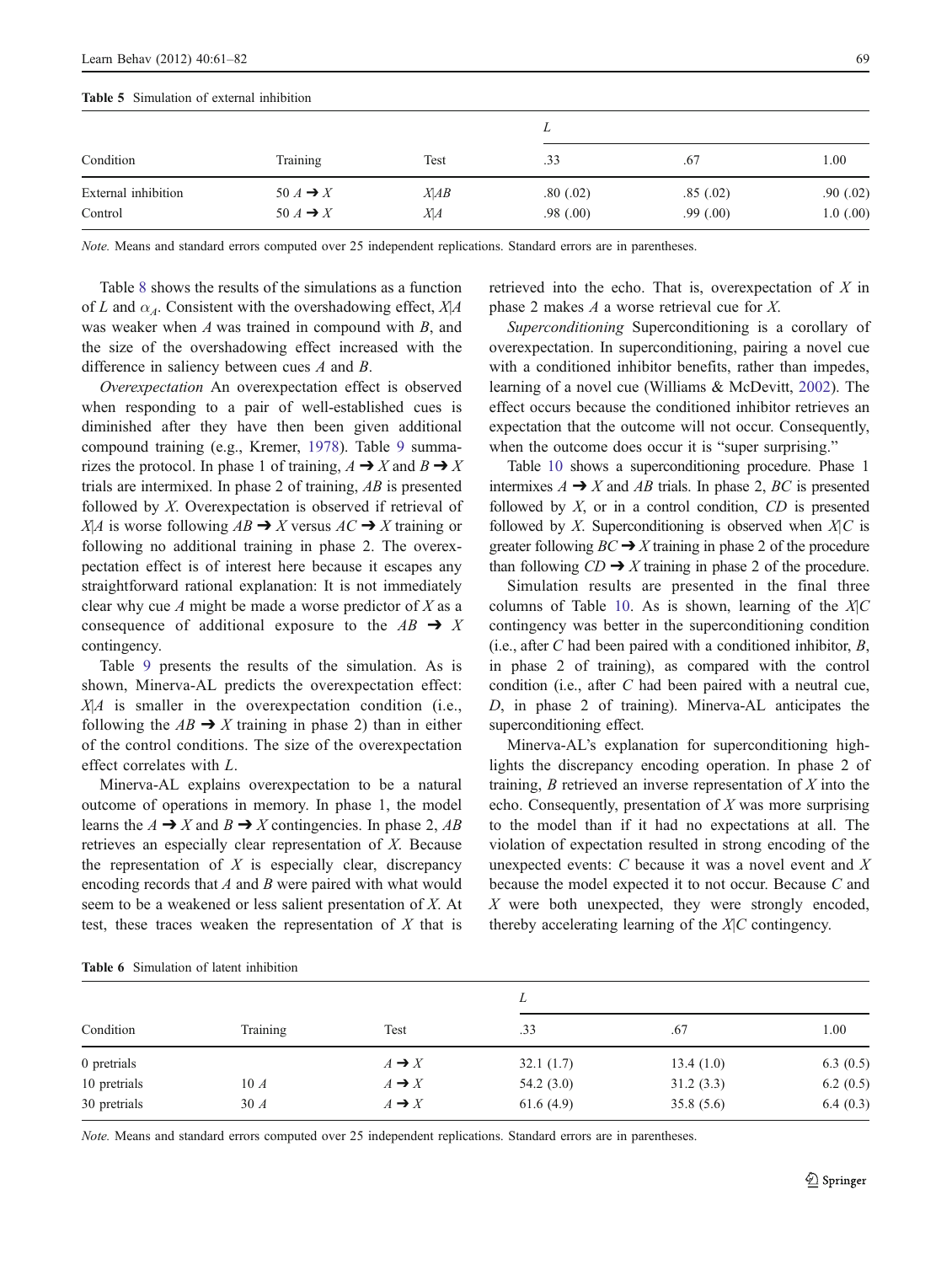|               | Training             |                       |      | L         |           |          |
|---------------|----------------------|-----------------------|------|-----------|-----------|----------|
| Condition     | Phase 1              | Phase 2               | Test | .33       | .67       | 00.1     |
| Blocking      | 50 $A \rightarrow X$ | 50 $AB \rightarrow X$ | X B  | .32(.01)  | .30(.01)  | .26(.02) |
| Control $(1)$ | $50C \rightarrow X$  | 50 $AB \rightarrow X$ | X B  | .65(0.01) | .76(01)   | .89(.01) |
| Control $(2)$ |                      | 50 $AB \rightarrow X$ | X B  | .66(.02)  | .75(0.01) | .85(.01) |

<span id="page-9-0"></span>Table 7 Simulation of blocking

Note. Means and standard errors computed over 25 independent replications. Standard errors are in parentheses.

Summary Minerva-AL models cue competition effects. The ability is clear even though the model does not include an explicit rule for how individual cues ought to be handled when presented individually and in compound. In the section on discrimination that follows, we elaborate on this point to show that, in spite of no explicit rule for handling single cues and compounds, Minerva-AL can keep track of its expectations in a way that matches the behavior of real learners.

# Section 4: Discrimination and generalization

Discrimination is an ability to respond differently to alternate albeit similar and related cues. The classic demonstration of discrimination involves presentation of one cue, A, followed by X and another cue, B, without X. Discrimination is observed when A elicits anticipation of  $X$ but B does not.

We applied Minerva-AL to the simple discrimination of nonoverlapping cues procedure. The simulation involved 50 blocks, each of which had two trials. One trial presented A followed by X. The other trial presented  $B$  (without  $X$ ). Following each block, we measured  $X|A$  and  $X|B$ .

Figure [2](#page-11-0) shows  $X|A$  and  $X|B$  over the 50 blocks for  $L =$ .67. As is shown, early in the procedure, Minerva-AL expected that  $X$  would follow  $A$  or  $B$ . With additional training, the errant expectation was resolved, and discrimination was achieved by about block 20, where  $X|A \approx 1$  and  $X|B \approx 0$ . The trajectory of discrimination is consistent with data from laboratory experiments (e.g., Redhead & Pearce, [1995](#page-20-0)). We conclude that Minerva-AL handles simple discrimination of nonoverlapping cues.

The simulation shows that Minerva-AL discriminates reinforced from unreinforced cues. However, a competent model ought to be capable of discriminating cues that are presented singly (i.e., elemental cues) and in compound (i.e., configural cues). For example, the model should learn that  $A$  predicts  $X$  when paired with  $B$ , but not when it is presented alone. Moreover, and more critically, the model ought to learn similar nonlinear discriminations such as negative patterning. To better address discrimination learning, we applied Minerva-AL, first, to the linear positive-patterning problem and, second, to the nonlinear negative-patterning problem.

Positive patterning Positive patterning represents a linear discrimination. In positive patterning, the learner must respond to a cue compound, AB, without responding to its constituents (Pavlov, [1927](#page-20-0); Wasserman & Miller, [1997;](#page-21-0) Young, Wasserman, Johnson, & Jones, [2000\)](#page-21-0). The discrimination ensures that the model recognizes differing schedules to a cue presented alone and to that same cue presented in a compound.

We applied Minerva-AL to the positive-patterning procedure. In each of 50 successive blocks, we presented the model with intermixed trials of  $AB \rightarrow X$ , A, and B. As is shown in Fig. [3,](#page-11-0) Minerva-AL learned the discrimination: It retrieved  $X$  given  $AB$  but did not retrieve  $X$  given  $A$  or  $X$ given B, and discrimination developed quickly and grew increasingly strong with practice.

Positive pattern discrimination is a linear discrimination problem. This means that the problem can be solved by responding if both  $A$  and  $B$  are present and not responding if only one is present. A more difficult nonlinear discrim-

|                                 |                       |                   | L         |           |           |
|---------------------------------|-----------------------|-------------------|-----------|-----------|-----------|
| Condition                       | Training              | Test              | .33       | .67       | 1.00      |
| Control $(\alpha_4=1.0)$        | $50 A \rightarrow X$  | $X\!\!\mid\!\! A$ | .98(0.00) | 1.0(0.00) | 1.0(0.00) |
| Experimental ( $\alpha_A$ =1.0) | 50 $AB \rightarrow X$ | $X\!\!\mid\!\! A$ | .63(02)   | .79(0.02) | .88(.02)  |
| Experimental ( $\alpha_A$ =0.6) | 50 $AB \rightarrow X$ | $X\!\!\mid\!\! A$ | .56(.02)  | .72(0.02) | .85(.02)  |
| Experimental ( $\alpha_4$ =0.1) | 50 $AB \rightarrow X$ | X A               | .50(.03)  | .63(0.03) | .82(.02)  |

Table 8 Simulation of overshadowing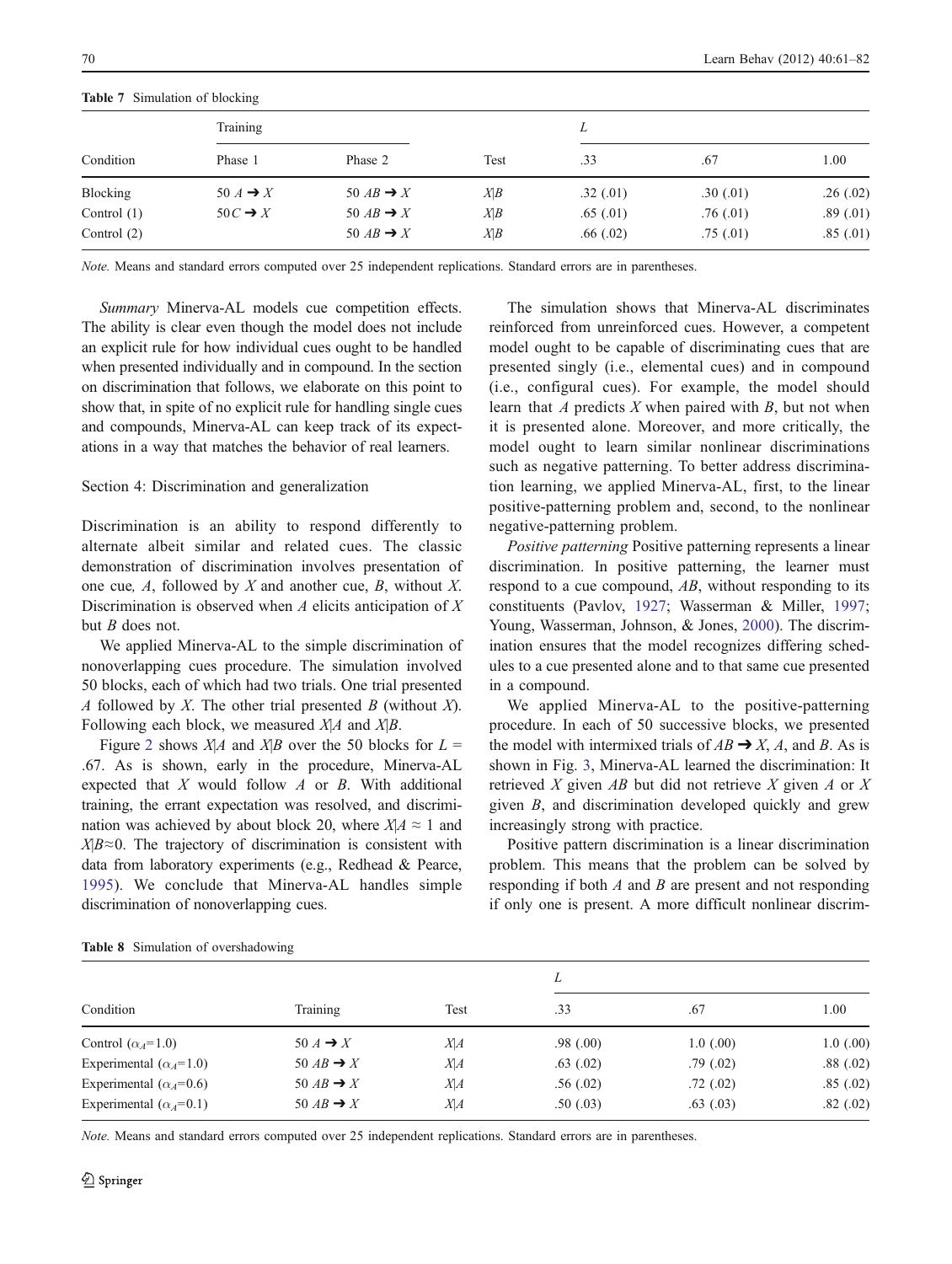<span id="page-10-0"></span>

| Condition       | Training                                  |                       |                           |           |           |           |  |  |
|-----------------|-------------------------------------------|-----------------------|---------------------------|-----------|-----------|-----------|--|--|
|                 | Phase 1                                   | Phase 2               | Test                      | .33       | .67       | 1.00      |  |  |
| Overexpectation | 25 $A \rightarrow X/25$ $B \rightarrow X$ | 50 $AB \rightarrow X$ | $X\!\!\restriction\!\! A$ | .80(0.01) | .80(.02)  | .72(0.04) |  |  |
| Control $(1)$   | 25 $A \rightarrow X/25$ $B \rightarrow X$ | $50AC \rightarrow X$  | $X\!\!\mid\!\! A$         | .96(0.01) | .98(0.01) | .99(0.00) |  |  |
| Control $(2)$   | 25 $A \rightarrow X/25$ $B \rightarrow X$ |                       | $X\!\!\mid\!\! A$         | .98(0.00) | 1.0(0.00) | 1.0(0.00) |  |  |

Note. Means and standard errors computed over 25 independent replications. Standard errors are in parentheses.

ination problem is negative patterning that requires the learner to discriminate response patterns in a more interesting fashion.

Negative patterning Negative patterning is the opposite of positive patterning. In the protocol, a learner must anticipate X following presentation of  $A$  or  $B$  in isolation without anticipating X following presentation of A and B in compound (e.g., Pearce, [1994](#page-20-0); Wasserman & Miller, [1997](#page-21-0); Young et al., [2000\)](#page-21-0). The protocol is important for model evaluation because it requires the learner to compute a nonlinear discrimination—a feat that not all models are capable of (see Miller et al., [1995\)](#page-20-0).

Figure [4](#page-11-0) shows Minerva-AL's performance in a negativepatterning protocol that presented one example each of an A  $\rightarrow$  X, B  $\rightarrow$  X, and AB contingency in each of 50 successive three-trial blocks. As is shown, Minerva-AL learned to anticipate  $X|A$  and  $X|B$  without anticipating  $X|AB$ . The ability suggests that Minerva-AL learned to respond selectively to the situations where  $A$  and  $B$  were presented in isolation.

Negative patterning is important because a simple elemental model of conditioning that assumes a simple relationship between stimuli presented singly and in compound will fail to predict the result. The failure follows because such models treat the associative strength of a compound to be a sum of associative strengths to the constituent elements. Thus, the response to AB ought always to be greater than the responses to  $A$  and  $B$  alone. As such, the linear discrimination of positive patterning is acknowledged to be easier to learn than the nonlinear discrimination of negative patterning (e.g., Bellingham, Gillette-Bellingham, & Kehoe, [1985;](#page-19-0) Rescorla, [1973](#page-21-0); Young et al., [2000\)](#page-21-0). We note that Minerva-AL anticipates

easier learning of the positive- than of the negativepatterning problems (see Figs. [3](#page-11-0) and [4](#page-11-0)).

Biconditional discrimination In a biconditional discrimination protocol, the learner is required to learn four contingencies:  $AB \rightarrow X$ ,  $CD \rightarrow X$ ,  $BC \rightarrow \neg X$ , and  $AD \rightarrow$  $\neg X$ . Critically, the four individual cues—A, B, C, and D—are reinforced and unreinforced equally often over the course of the experiment. Thus, to learn the discrimination, the subject must learn the relationships between the cue compounds and the outcome. Learning theories that assume associative learning from stimulus elements to outcomes with the associative strength of a compound equal to the sum of associative strengths of its elements cannot accommodate the result (Lober & Lachnit, [2002\)](#page-20-0).

We applied Minerva-AL to the biconditional discrimination problem. Figure [5](#page-11-0) presents the simulation results. Following exposure to the contingencies, Minerva-AL learned the contingencies:  $X|AB$  and  $X|CD$  were both equal and greater than both  $X|BC$  and  $X|AD$ .

Animals learn the negative discrimination faster than the biconditional problem (Harris, Livesey, Gharaei, & Westbrook, [2008;](#page-19-0) although Harris & Livesey, [2008](#page-19-0), show that the difference did not hold with humans). Inspection of the results with the negative patterning and biconditional discriminations shows that Minerva-AL mispredicts the learning advantage for negative over biconditional pattern discriminations (see Figs. [4](#page-11-0) and [5](#page-11-0)).

Discrimination of cues presented singly and in cue compounds Thus far, we have simulated protocols—not data. In the next two simulations, we show not only that Minerva-AL accomplishes nonlinear discrimination, but also that it can match the details of empirical data. As a test base, we use two procedures from Redhead and

|  |  | Table 10 Simulation of superconditioning |  |
|--|--|------------------------------------------|--|
|--|--|------------------------------------------|--|

|                    | <b>TWORE TO</b> DIMENSION OF Superconditioning |                       |               |           |          |           |  |  |  |  |  |
|--------------------|------------------------------------------------|-----------------------|---------------|-----------|----------|-----------|--|--|--|--|--|
|                    | Training                                       |                       |               |           |          |           |  |  |  |  |  |
| Condition          | Phase 1                                        | Phase 2               | Test          | .33       | .67      | 00.1      |  |  |  |  |  |
| Super-conditioning | $50 A \rightarrow X / 50 AB$                   | 50 BC $\rightarrow X$ | $X \subset C$ | .81(0.02) | .88(.01) | .95(0.01) |  |  |  |  |  |
| Control            | $50 A \rightarrow X / 50 AB$                   | 50 CD $\rightarrow X$ | $X \subset C$ | .67(01)   | .77(02)  | .85(.02)  |  |  |  |  |  |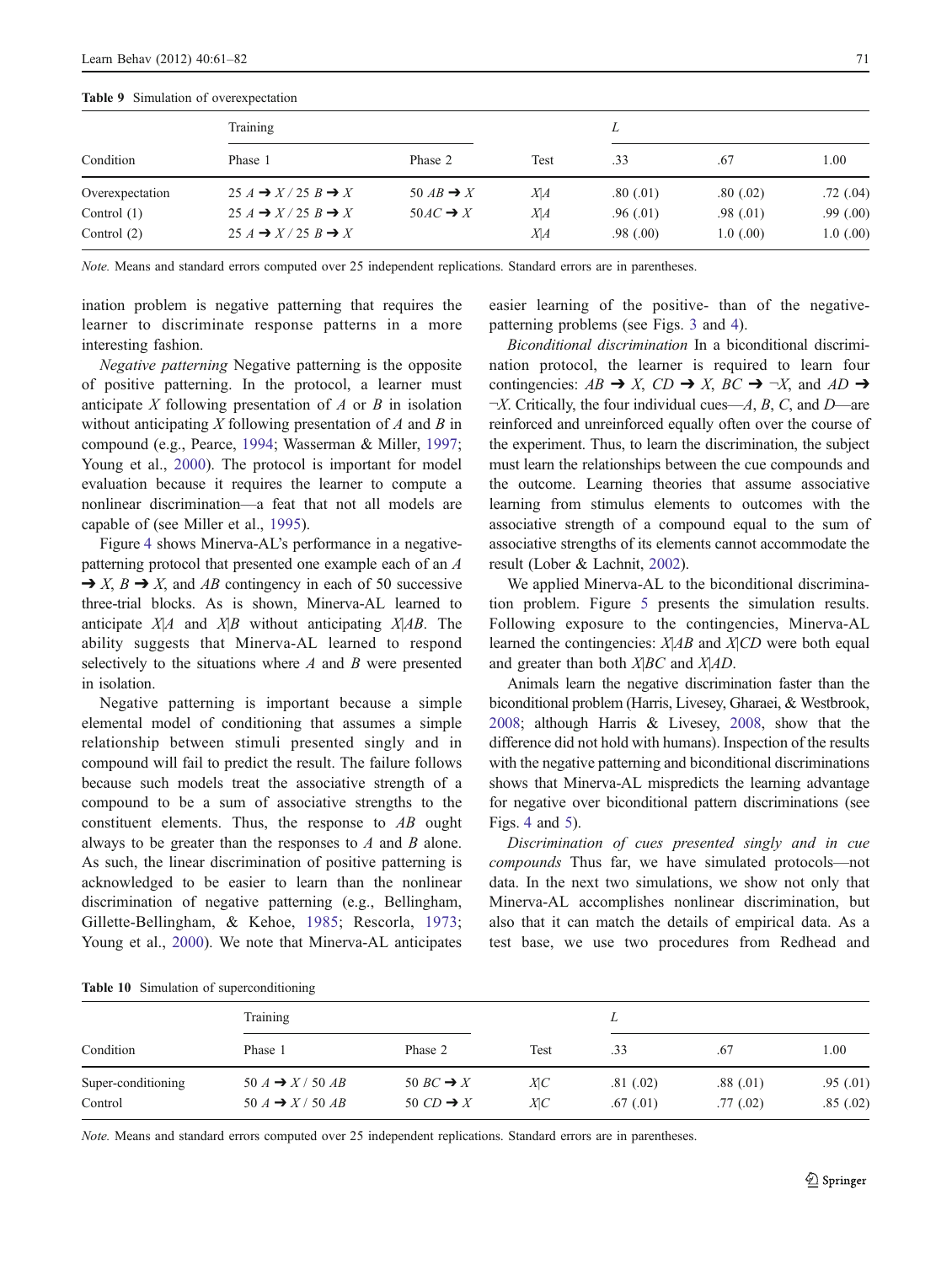<span id="page-11-0"></span>

Fig. 2 Simulation of simple discrimination learning:  $A \rightarrow X$  and  $B \rightarrow$  $\neg X$ . Means and standard errors computed across performance in 25 replications of the procedure

Pearce's ([1995\)](#page-20-0) work. The first procedure had a preexposure phase that was followed by a test phase. The preexposure phase included 48 trials in which A was presented 8 times, AB was presented 8 times, and ABC was presented 32 times. The test phase that followed had 10 blocks. Each block included 48 trials in which A was presented 8 times followed by  $X$ ,  $AB$  was presented 8 times followed by  $X$ , and  $ABC$  was presented alone 32 times (i.e., without *X*). Redhead and Pearce's results are reproduced in the inset of Fig. [6.](#page-12-0) As is shown,  $X|ABC \le X|AB \le X|A$ .

We simulated Redhead and Pearce's [\(1995\)](#page-20-0) procedure for various levels of L. The results of the simulations are presented in the main panel of Fig. [6](#page-12-0) for  $L = .1$ . As is shown, Minerva-AL reproduced the main features of Redhead and Pearce's data. First, consistent with Redhead



Fig. 3 Simulation of positive patterning. Means and standard errors computed across performance in 25 replications of the procedure,  $L = .67$ 



Fig. 4 Simulation of negative patterning. Means and standard errors computed across performance in 25 replications of the procedure,  $L = .67$ 

and Pearce's data,  $X|A > X|AB$ . Second,  $X|ABC = 0$  (i.e.,  $ABC$  did not retrieve  $X$ ). The simulation shows that Minerva-AL can discriminate cues when presented separately from when they are presented in compound with either one or two others.

In a second experiment, Redhead and Pearce [\(1995](#page-20-0)) increased the number of discriminations presented concurrently. A preexposure phase had 54 trials that presented  $A$ ,  $B$ , C, AB, AC, and BC 3 times each and ABC 36 times. The test phase that followed had four blocks. Each block included 54 trials. In each block,  $A$ ,  $B$ ,  $C$ ,  $AB$ ,  $AC$ , and  $BC$  were each presented 3 times followed by  $X$  and the compound  $ABC$ was presented 36 times without X. Redhead and Pearce summarized their data by comparing learning of single cues, cues presented in pairs, and the three cues presented in a complete compound (see the inset of Fig. [7\)](#page-12-0). Responding was strongest to single cues, intermediate to cue pairs, and



Fig. 5 Simulation of biconditional discrimination. Means and standard errors computed across performance in 25 replications of the procedure,  $L = .67$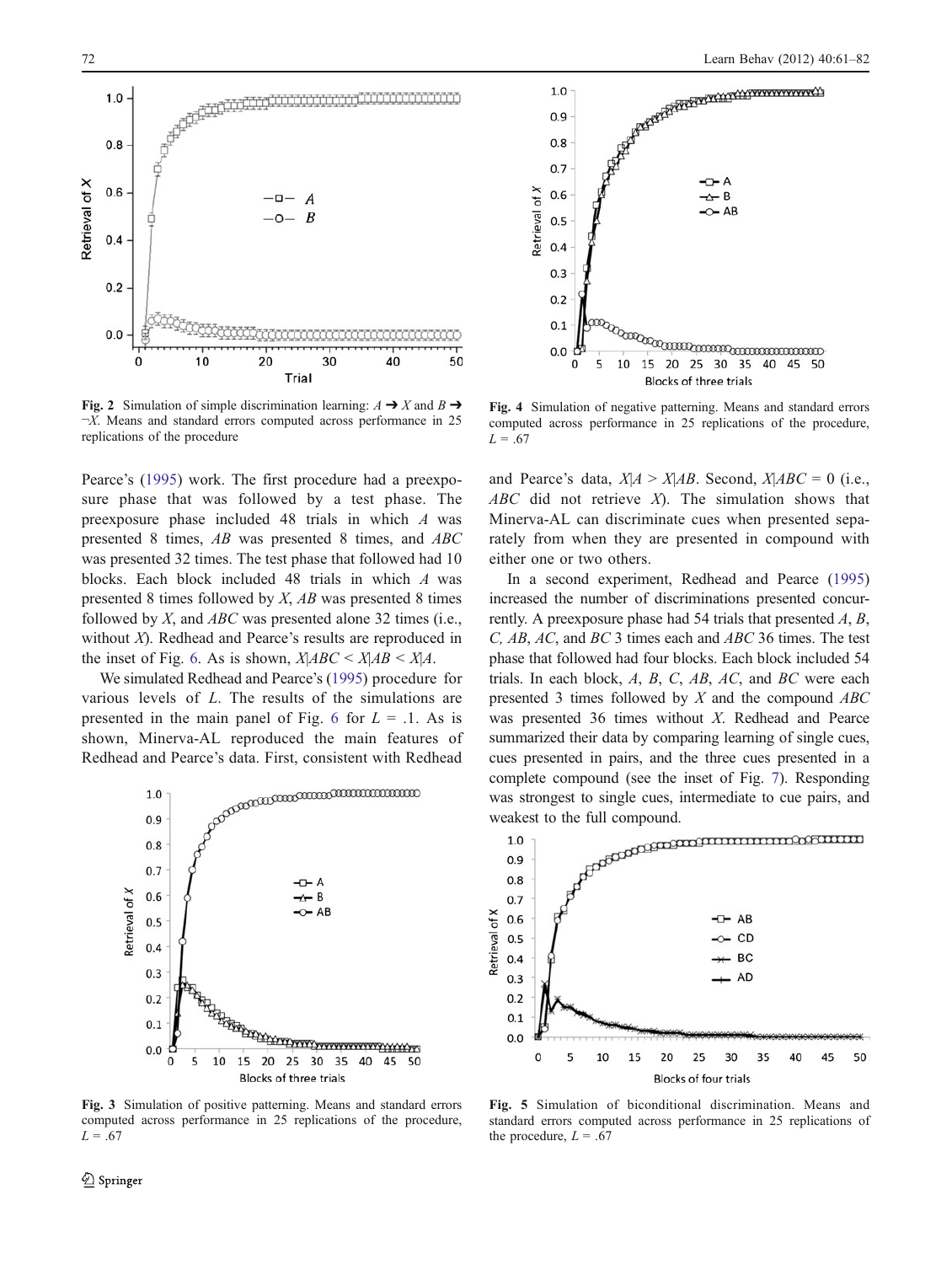<span id="page-12-0"></span>

Fig. 6 Simulation of Redhead and Pearce's ([1995\)](#page-20-0) Experiment 1. Means computed across performance in 25 replications of the procedure,  $L = .1$ 

We conducted 25 replications of the procedure for various levels of L. The results of the simulations are presented in Fig. 7 for  $L = .1$ . The model reproduced the major features of Redhead and Pearce's [\(1995](#page-20-0)) results. The discrimination between the individual cues,  $\{A, B, C\}$ , and the full compound  ${ABC}$  was acquired faster than the discrimination between pairs of cues  $\{AB, BC, AC\}$  and the full compound  ${ABC}$ . In addition, the single cues were the worst at retrieving  $X$  in block 1 but were the best cues for retrieving  $X$  in blocks 2, 3, and 4. This pattern of learning by the model matched the pattern in Redhead and Pearce's subjects. In previous work, Pearce [\(1994](#page-20-0)) applied his configural theory of learning to the procedures and generated approximately the same predictions as we have (compare the main panel in Fig. 7 with the right panel of Pearce's, [1994,](#page-20-0) Fig. 12).<sup>4</sup>

In Minerva-AL, traces record the events of individual trials. At retrieval, the similarity measure distinguishes the traces. For example, a probe that includes only A activates the traces in memory that code for  $A$  more strongly than traces that code for A in combination with B, C, and so on. By retrieving traces conjoining specific cues and outcomes, the theory exploits memory for individual trials and discriminates those trials in which a cue was presented alone and those in which it was presented in compound.

Minerva-AL's ability to model discrimination of cues when presented in various configurations follows from the



Fig. 7 Simulation of Redhead and Pearce's ([1995\)](#page-20-0) Experiment 2. Means computed across performance in 25 replications of the procedure,  $L = .1$ 

model's principle of instance-based representation. We now turn to a related problem of generalization.

Generalization Generalization is the complement of discrimination. Generalization occurs when the response to a trained cue transfers to another, similar cue. For example, after it is learned that a tone of frequency  $f$  predicts an imminent shock, a tone of frequency  $f'$  will also elicit an avoidance response. Generally, the greater the similarity between the original trained cue,  $f$ , and its tested substitute,  $f'$ , the more complete is generalization (Moore, [1972](#page-20-0)).

We applied Minerva-AL to a simple generalization protocol. In a training phase, B was presented, followed by  $X$ . In a test phase, we evaluated the ability of probes that approximated  $\hat{B}$  to retrieve  $\hat{X}$ . The probes that approximated  $B$  were vectors of 120 elements where elements  $i$ through  $(i + 20)$  were set to 1 (where i is incremented between 1 through 20), with all other elements set to zero. Within the scheme for stimulus representation we have been using, these vectors are "in between cues A and C." We used  $B$  as the training cue instead of  $A$  because it allowed us to model generalization to probes that overlapped early and late numbered features of B.

Figure [8](#page-13-0) shows generalization to  $B'$  averaged over 25 independent replications where  $L = .15$ . As is shown, generalization (i.e., retrieval of  $X$ ) improved with the proportion of features that B' shared with B.

Minerva-AL's explanation of generalization shares its key premise with an explanation given by Pearce ([1994\)](#page-20-0). Namely, the proportion of elements that it shares with a previously established cue, B, determines the magnitude of generalization to the test probe, B'.

Summary We applied Minerva-AL to several discrimination problems. The model distinguishes the contingencies of a cue presented singly and in compounds. Minerva-AL

<sup>&</sup>lt;sup>4</sup> We have fit Redhead and Pearce's ([1995](#page-20-0)) data. Myers, Vogel, Shin, and Wagner ([2001\)](#page-20-0) have published data that contradict Redhead and Pearce. Namely, they found better discrimination of AB versus ABC than of A versus ABC. Thus, our fit of Redhead and Pearce still leaves Minerva-AL's ability to model discrimination with some degree of uncertainty.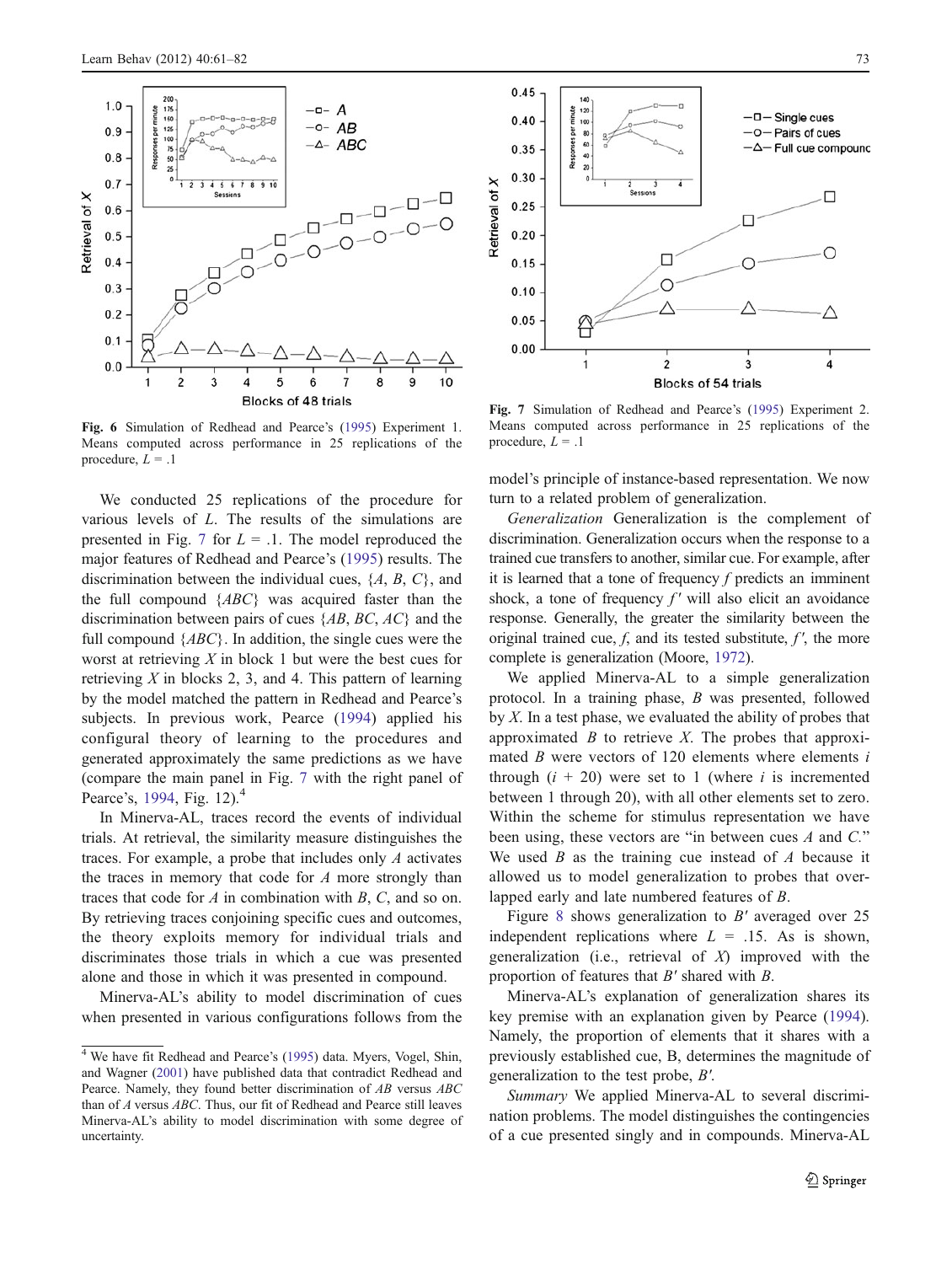<span id="page-13-0"></span>

Fig. 8 Simulation of stimulus generalization. Means and standard errors computed across performance in 25 replications of the procedure,  $L = .1$ 

accomplishes discrimination by selective retrieval of traces containing contingencies that match the test probe. This ability is a natural outcome for a model that treats associative learning as a corollary of the storage and retrieval of instances from memory.

# Section 5: Retrospective revaluation

Most classical theories of learning assert that a cue must be present to acquire or lose associative strength with an outcome (e.g., Mackintosh, [1975](#page-20-0); Pearce & Hall, [1980;](#page-20-0) Rescorla & Wagner, [1972](#page-21-0); Wagner, [1981\)](#page-21-0). However, demonstrations of retrospective revaluation contradict that assertion.

One example of retrospective revaluation is backward blocking. A backward blocking protocol has two successive training phases followed by a test. In phase 1 of training, a compound cue, AB, is presented, followed by an outcome, X. In phase 2 of training,  $\Lambda$  is paired with X. After phase 2 of training, retrieval of  $X$  given  $B$  is assessed. Backward blocking is observed if, at test, retrieval of  $X$  given  $B$  is worse than if phase 2 of training had not occurred. The procedure is shown in the top row of Table 11 (rows 2 and 3 in Table 11 show relevant control procedures).

At first blush, backward blocking implies symbolic inference: "I learned in phase one that the combination of A and B predicts X. But, in phase 2, I learned that A alone predicts X. Given the two contingencies, I can infer that, despite initial appearances,  $B$  did not predict  $X$  in phase 1 after all." Whereas inferential reasoning might provide a sound explanation of the result with humans, inferential reasoning is a suspect explanation for learning in rats (Miller & Matute, [1996\)](#page-20-0). Below, we explain retrospective revaluation without reasoned inference.

Van Hamme and Wasserman ([1994\)](#page-21-0) were the first to solve the problem of retrospective revaluation when they adapted the Rescorla–Wagner model to explain backward blocking. In the adapted model, phase 1 of training establishes  $A$  as a retrieval cue for  $B$  (i.e., a withincompound association). In phase 2,  $A$  activates  $B$  and, thus, opens B for learning. Van Hamme and Wasserman forced the backward-blocking result by applying a positivelearning rate to update the  $A \rightarrow X$  association and a negative-learning rate to update the  $B \rightarrow X$  association. Because the modified Rescorla–Wagner model does not include a process for inferential reasoning, it finesses the problem of attributing rationality to species in which such capabilities are suspect.

Whereas the thrust of Van Hamme and Wasserman's [\(1994](#page-21-0)) explanation is sound, their computational solution was problematic because absent and presented cues had to be identified for the model and different learning parameters had to be applied to the two kinds. Witnauer and Miller [\(2011\)](#page-21-0) have since resolved the problem and showed that the model handles retrospective revaluation, including secondorder revaluation.

In the next simulation, we show that Minerva-AL also meets the challenge. Although we have simulated backward blocking, recovery from blocking, and backward conditioned inhibition elsewhere (see Jamieson, Hannah & Crumpt [2010](#page-20-0)), we re-present those simulations here. Afterward, we extend our previous analysis to include additional examples of retrospective revaluation including second-order revaluation.

Backward blocking We simulated a standard backwardblocking procedure. The procedure included two successive training phases, followed by a test. In training phase 1, AB was presented followed by  $X$ . In training phase 2,  $A$  was

|                   | Training              |                      |            | L         |           |           |
|-------------------|-----------------------|----------------------|------------|-----------|-----------|-----------|
| Condition         | Phase 1               | Phase 2              | Test       | .33       | .67       | 0.01      |
| Backward blocking | 50 $AB \rightarrow X$ | $50 A \rightarrow X$ | X B        | .43(0.03) | .21(0.06) | .07(0.01) |
| Control $(1)$     | 50 $AB \rightarrow X$ | $50C \rightarrow X$  | $X \mid B$ | .64(.02)  | .76(.02)  | .89(.01)  |
| Control $(2)$     | 50 $AB \rightarrow X$ |                      | X B        | .60(.02)  | .78(.02)  | .90(0.01) |

Table 11 Simulation of backward blocking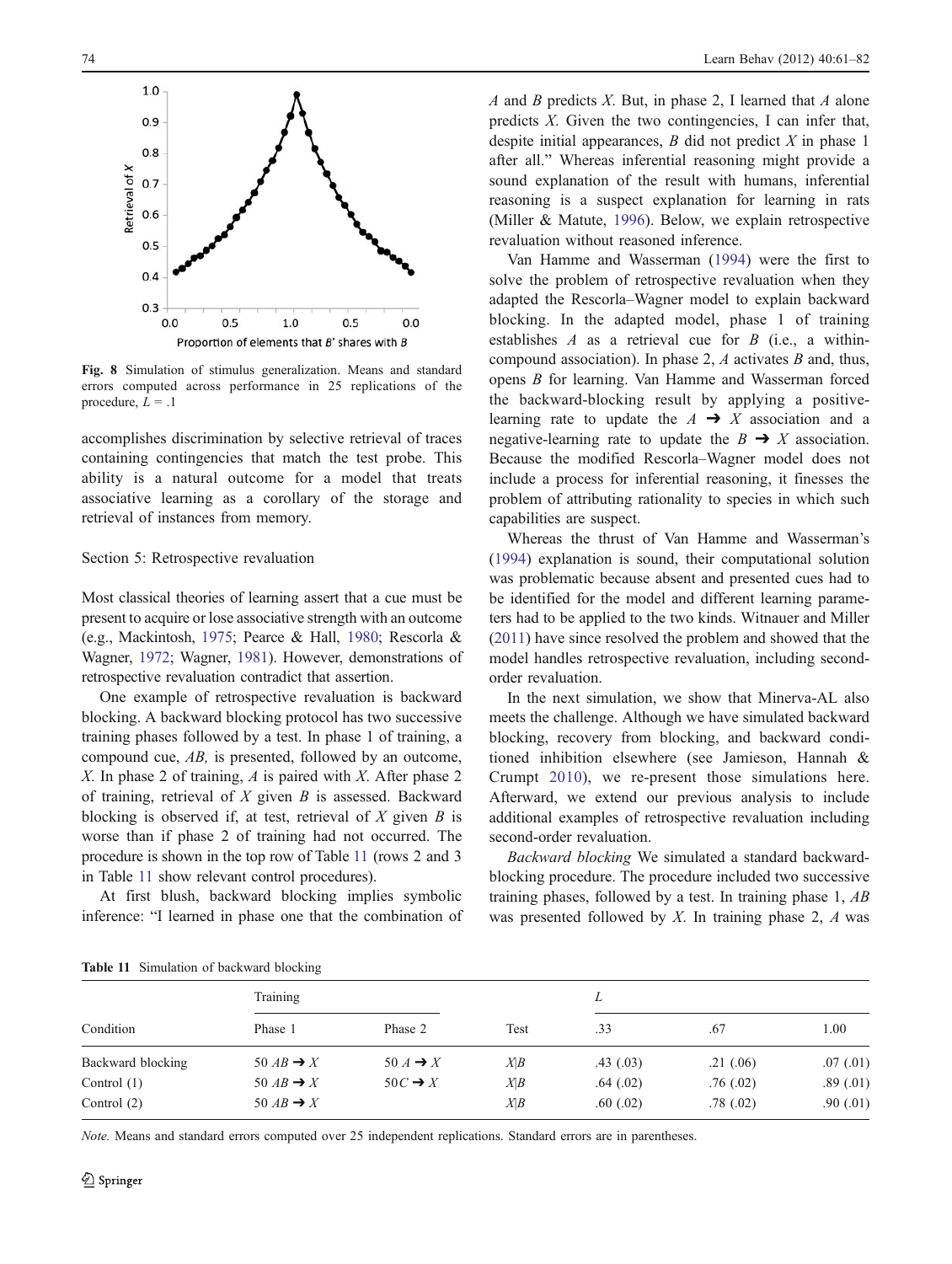presented followed by X. Following phase 2, retrieval of X given  $B$  was tested. The design is shown in Table [11](#page-13-0) along with two control conditions. If Minerva-AL accommodates backward blocking, retrieval of  $X$  given  $B$  will be weaker in the backward-blocking condition than in either of the control conditions.

We simulated the procedure in Table [11](#page-13-0), 25 independent replications of each condition for each of three levels of the encoding parameter L. As is shown, Minerva-AL anticipates the backward-blocking effect. Retrieval of  $X$  given  $B$ was weaker in the backward-blocking than in the control conditions. As in the simulation of the forward-blocking effect, the size of the backward-blocking effect increased as a function of L.

Minerva-AL explains backward blocking as a consequence of discrepancy encoding. In phase 1 of training, A is established as a retrieval cue for B (i.e., a within-compound association). Consequently, in phase  $2$ ,  $A$  retrieved  $B$  into the echo. Because  $B$  was retrieved into the echo but  $B$  was not presented, the trace stored to memory recorded the absence of B (i.e.,  $-B$ ) paired with the presence of X (i.e.,  $+X$ ). This information established the conditions for producing the retrospective revaluation result at test.

When *B* was presented at test, the traces that contained its inverse (i.e., the traces that coded  $-B$ ) were activated. Because the similarity of  $B$  to  $-B$  is a negative value, and during retrieval a trace is multiplied by its activation (see Eq. [3](#page-2-0)), traces with a negative representation of  $B$  and a positive representation of  $X$  were inverted (i.e., a trace that joined -B and  $+X$  in memory was activated as  $+B$  and  $-X$ ). The sum of the inverted traces produced a negative representation of  $X$  in the echo, thus producing the backward blocking result (i.e., B retrieves -X).

An important feature of the model's explanation for backward blocking is that the retrieval process produced an inverse representation of  $X$  in the echo even though the memory matrix contained no inverse representations of X itself. The example underscores the point that in Minerva-AL, a demonstration of learning cannot be identified as an encoding or retrieval effect but, rather, must be considered to be an interaction of the two information-processing stages.

Recovery from blocking Another example of retrospective revaluation is recovery from blocking. A recovery from blocking experiment includes three training phases followed by a test. In phase 1 of training, A is presented, followed by  $X$ . In phase 2 of training,  $AB$  is presented, followed by  $X$ . In phase 3 of training,  $A$  is presented alone. Recovery from blocking is observed when, following all three phases of training, B behaves as a conditioned exciter of  $X$  (e.g., Blaisdell, Gunther, & Miller, [1999](#page-19-0)). The result is surprising inasmuch as learning of the  $B \rightarrow X$  relationship is blocked following phase 2 of training but is later expressed

following extinction of the unblocked cue. For our purposes, the recovery from blocking result is important because it demonstrates that an associatively activated cue (i.e., B in phase 3 of the procedure) can become a conditioned exciter rather than a conditioned inhibitor of a presented outcome (the result we demonstrated in our simulation of backward blocking).

We applied Minerva-AL to a recovery from blocking procedure. The procedure had three successive training phases followed by a test. In phase 1 of training, A was presented, followed by  $X$ . In phase 2 of training, the compound cue,  $AB$ , was presented, followed by  $X$ . In phase 3 of training, A was presented alone. Following training, retrieval of  $X$  given  $B$  was tested. The protocol and control procedures are summarized in Table [12.](#page-15-0) Recovery from blocking is observed if retrieval of  $X$  given  $B$  is greater than zero in the recovery condition and greater in the recovery condition than in either of the control conditions.

We simulated the three conditions in Table [12](#page-15-0), 25 replications for each protocol for each of three levels of the encoding parameter L. Minerva-AL produced the recovery from blocking effect: Retrieval of  $X$  given  $B$  was greater than zero in the recovery condition and was greater in the recovery condition than in either of the control conditions. The magnitude of the recovery effect correlates with L.

Our explanation of recovery from blocking follows from the dynamics of storage and retrieval in Minerva-AL. Phase 1 established  $A$  as a retrieval cue of  $X$ , which blocked learning of the  $X|B$  contingency in phase 2. In phase 3, A retrieved both  $B$  and  $X$  into the echo. Because neither  $B$  nor  $X$  was presented, memory recorded a positive representation of A paired with negative representations of both B and X. At test, B retrieved the phase 3 traces that coded  $+A$ ,  $-B$ , and -X. Because traces are multiplied by their activations at retrieval (see Eq. [3\)](#page-2-0), those traces were reinverted at retrieval. The reinverted traces were summed to yield a positive representation of  $X$  in the echo.

Backward conditioned inhibition Backward conditioned inhibition (backward inhibition) is yet another example of retrospective revaluation. A backward inhibition protocol includes two training phases followed by a test. In phase 1 of training, the learner is presented with pairings of a compound cue, AB, presented alone. In a subsequent training phase, one element of the compound (i.e.,  $A$ ) is paired with an outcome, X. Following training, retrieval of  $X$  given  $B$  is tested. Backward inhibition is observed when the learner behaves as though  $B$  signals that  $X$  will not occur (i.e., when B behaves as a conditioned inhibitor of  $X$ ).

Backward inhibition is important to the study of associative learning for the same reason that backward blocking and recovery from blocking are important: The result demonstrates that the associations of an unpresented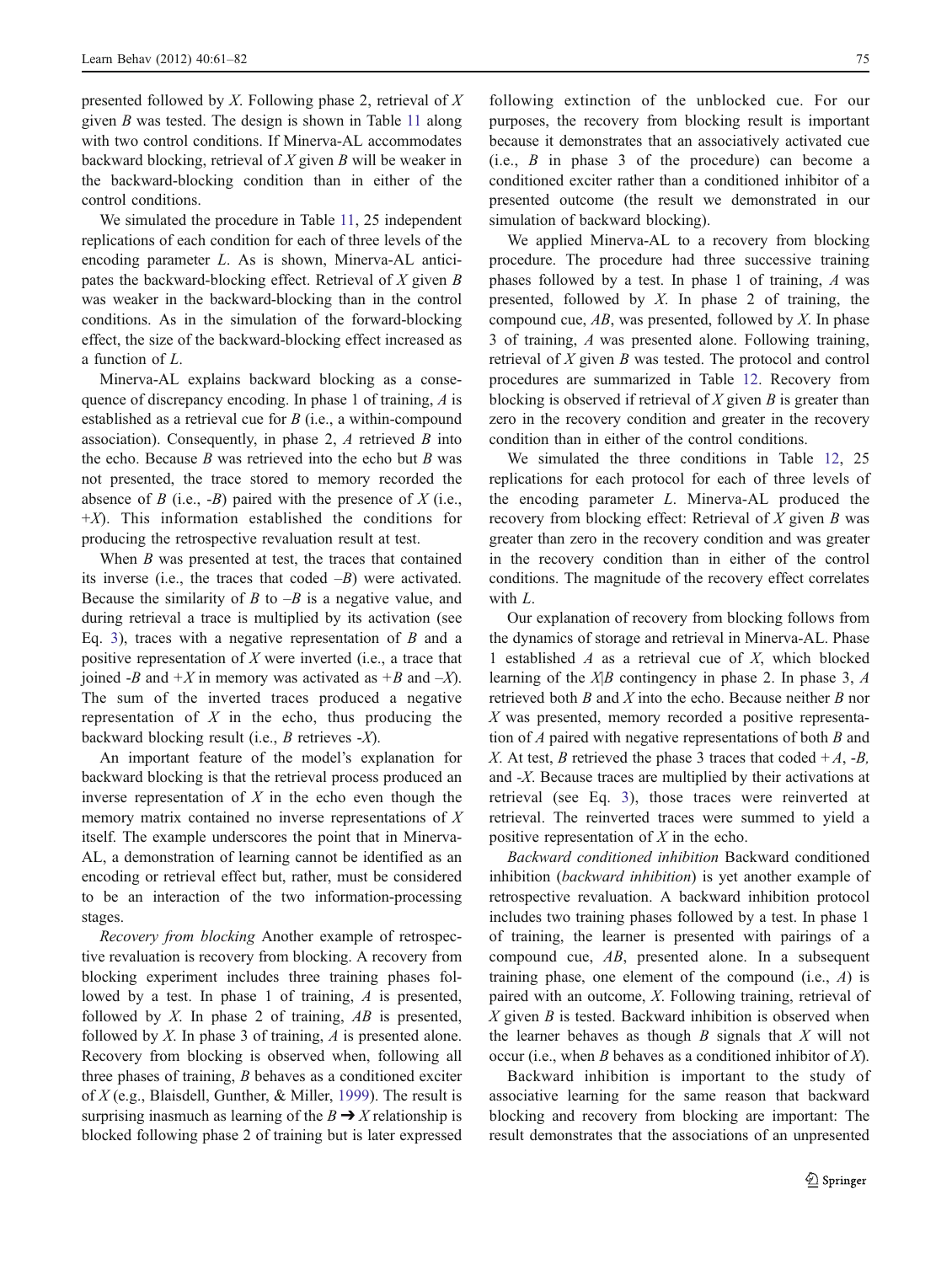| Condition     | Training             |                       |         |            |          |           |           |  |  |  |  |  |
|---------------|----------------------|-----------------------|---------|------------|----------|-----------|-----------|--|--|--|--|--|
|               | Phase 1              | Phase 2               | Phase 3 | Test       | .33      | .67       | 1.00      |  |  |  |  |  |
| Recovery      | $50 A \rightarrow X$ | 50 $AB \rightarrow X$ | 200 A   | X B        | .49(03)  | .80(0.02) | .99(0.01) |  |  |  |  |  |
| Control $(1)$ | 50 $A \rightarrow X$ | 50 $AB \rightarrow X$ | 200C    | $X \mid B$ | .33(.01) | .37(.02)  | .37(.01)  |  |  |  |  |  |
| Control $(2)$ | 50 $A \rightarrow X$ | 50 $AB \rightarrow X$ |         | $X \mid B$ | .33(.01) | .32(.01)  | .29(.01)  |  |  |  |  |  |

<span id="page-15-0"></span>Table 12 Simulation of recovery from blocking

Note. Means and standard errors computed over 25 independent replications. Standard errors are in parentheses.

but associatively activated cue can be modulated when brought to mind by a presented cue.

We applied Minerva-AL to the backward inhibition procedure. The procedure included two successive training phases followed by a test. In phase 1 of training, compound cue AB was presented, followed by nothing. In phase 2 of training,  $A$  was presented, followed by  $X$ . Following phase 2, retrieval of  $X$  given  $B$  was tested. The design also included two control conditions (see Table 13). If Minerva-AL accommodates backward inhibition, retrieval of X given B should be less than zero in the backward inhibition procedure and should be reliably more negative in the backward inhibition condition than in either of the control procedures.

We simulated the three conditions in Table 13, 25 independent replications for each of three levels of the encoding parameter L. As is shown, Minerva-AL produced the backward inhibition effect. First, retrieval of  $X$  given  $B$ was less than zero in the backward inhibition condition. Second, retrieval of  $X$  given  $B$  was less in the backward inhibition condition than in either of the control conditions. Consistent with the preceding simulations, the size of the backward-blocking effect was correlated with L.

Urcelay, Perelmuter, and Miller [\(2008](#page-21-0)) evaluated backward inhibition using a summation test. In phase 1 of training, AB was presented without an outcome. In phase 2,  $A \rightarrow X$  trials were intermixed with  $C \rightarrow X$  trials. At test, retrieval of  $X$  given  $C$ ,  $X$  given  $BC$ , and  $X$  given  $CD$  was tested. They reasoned that if  $B$  had become a conditioned inhibitor,  $X|BC$  ought to be less than both  $X|CD$  and  $X|C$ . The experiment confirmed the predictions. We applied Minerva-AL to Urcelay et al.'s procedure. Minerva-AL made the appropriate prediction (i.e.,  $X|BC \le X|CD \le X|C$ ).

Minerva-AL's explanation of backward conditioned inhibition is coherent with its explanation of backward blocking and recovery from blocking. In phase 1 of training, A was established as a retrieval cue for B (i.e., a within-compound association). Consequently, in phase 2 of training,  $A$  retrieved  $B$ . Because  $B$  was retrieved but  $B$  was not presented, a trace stored to memory included a negative representation of B (i.e.,  $-B$ ) paired with a positive representation of  $X$ . At test, presenting  $B$  to memory caused those traces to invert (i.e., the  $-B$  and  $+X$  traces were inverted as + B and  $-X$  traces at retrieval). The activated traces were summed in the echo and yielded an inverse representation of X. That is, B retrieved  $-X$ . Thus, as with backward blocking and recovery from blocking, Minerva-AL asserts that backward conditioned inhibition represents an interaction between encoding and retrieval processes.

Recovery from overexpectation Recovery from overexpectation is yet another demonstration of retrospective revaluation that builds on the overexpectation effect. A recovery from overexpectation protocol includes three training phases followed by a test. Training phase 1 involves intermixed presentations of  $A \rightarrow X$  and  $B \rightarrow X$ . Training phase 2 involves presentations of  $AB \rightarrow X$ . Phase 3 of training involves presentations of  $A$  alone (i.e., without  $X$ ). The procedure and its control conditions are summarized in Table [14](#page-16-0). Recovery from overexpectation is observed when  $X|B$  is greater in the recovery condition than in the two control conditions.

We conducted 25 replications of the procedure for each of three levels of  $L = .33, .67,$  and 1.0. We increased the amount of noise introduced to the echo from the interval  $\pm 0.001$  to the interval  $\pm 0.05$ . As is shown in Table [14,](#page-16-0)

Table 13 Simulation of backward conditioned inhibition

|                     | Training |                      |      | ⊷           |             |             |
|---------------------|----------|----------------------|------|-------------|-------------|-------------|
| Condition           | Phase 1  | Phase 2              | Test | .33         | .67         | 1.00        |
| Backward inhibition | 50 AB    | $50 A \rightarrow X$ | X B  | $-.15(.03)$ | $-.53(.06)$ | $-.91(.01)$ |
| Control $(1)$       | 50 AB    |                      | X B  | .00(0.00)   | .00(0.00)   | .00(0.00)   |
| Control (2)         | 50 AB    | $50C \rightarrow X$  | X B  | .11(0.01)   | .08(0.01)   | .05(0.01)   |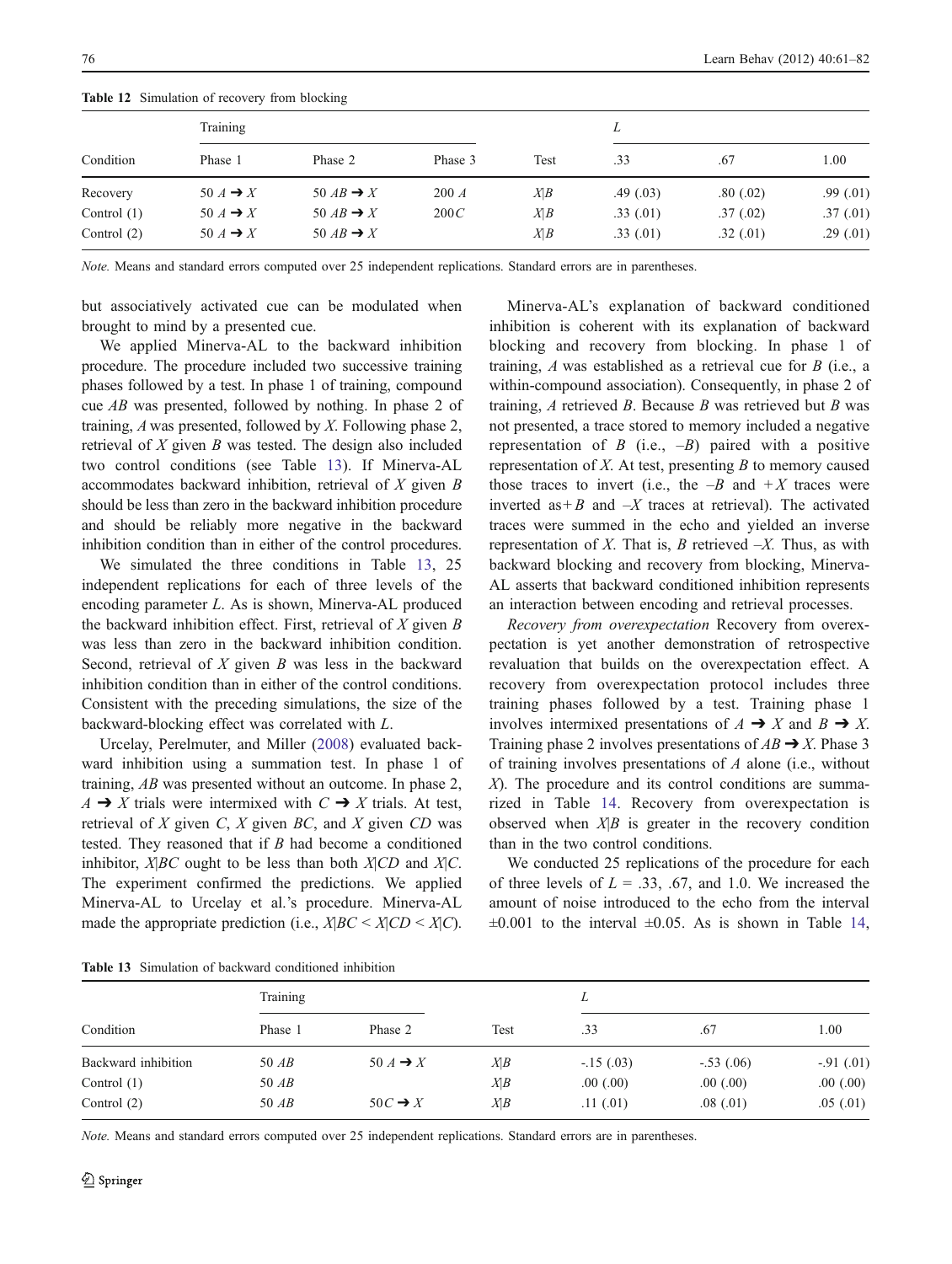| Condition     | Training                                  |                       | ⊥       |      |           |          |           |
|---------------|-------------------------------------------|-----------------------|---------|------|-----------|----------|-----------|
|               | Phase 1                                   | Phase 2               | Phase 3 | Test | .33       | .67      | 1.00      |
| Recovery      | $50 A \rightarrow X / 50 B \rightarrow X$ | 50 $AB \rightarrow X$ | 200A    | X B  | .75(0.01) | .78(01)  | .86(0.01) |
| Control $(1)$ | $50 A \rightarrow X / 50 B \rightarrow X$ | 50 $AB \rightarrow X$ | 200C    | X B  | .73(01)   | .75(01)  | .80(.03)  |
| Control $(2)$ | $50 A \rightarrow X / 50 B \rightarrow X$ | 50 $AB \rightarrow X$ |         | X B  | .60(0.01) | .68(.02) | .80(.02)  |

<span id="page-16-0"></span>Table 14 Simulation of recovery from overexpectation

Note. Means and standard errors computed over 25 independent replications. Standard errors are in parentheses.

Minerva-AL anticipates the recovery from the overexpectation effect:  $X|B$  is greater in the recovery than in the control condition. The advantage for  $X/B$  in the recovery condition relative to the first control condition demonstrates that recovery of  $B$  occurs by extinguishing one of its previously partnered cues (i.e., A), but not from extinguishing an unpartnered novel cue (i.e., C). The advantage for  $X|B$  in the recovery condition over the second control condition demonstrates the advantage for  $X|B$  that follows from extinguishing A in the recovery condition.

Minerva-AL explains recovery from overshadowing in the same way that it explains recovery from blocking. When  $A$  is presented in phase 3 of the procedure, it retrieves a representation of both  $B$  and  $X$  (i.e., because of the within-compound association formed between  $A$  and  $B$ in phase 2 of the procedure). Because  $B$  and  $X$  are both expected but neither is presented, the trace stored to memory records an inverse representation of the two. At test,  $B$  activates those traces, but because  $B$  has a negative similarity to its inverse and because traces are multiplied by their activation at retrieval (see Eq. [3](#page-2-0)), the  $-B$  and  $-X$  traces are reinverted as + B and + X traces at retrieval. Those traces are summed into the echo to yield a more positive representation of  $X$  than otherwise would have been retrieved.

Recovery from overshadowing A fifth demonstration of retrospective revaluation is recovery from overshadowing. Overshadowing is observed when retrieval of  $X$  given  $A$  is weaker following  $AB \rightarrow X$  training than following  $A \rightarrow X$ training. Recovery from overshadowing is observed when, subsequently, extinguishing  $B$  improves  $X|A$ . (e.g., Matzel, Schachtman & Miller [1985](#page-20-0)).

We simulated recovery from overshadowing with the procedure in Table 15. In phase 1 of training, AB was presented, followed by  $X$  ( $\alpha_A$  = .7). In phase 2 of training, we extinguished  $B$ . At test, we measured retrieval of  $X$ given A. If recovery from overshadowing occurs, A will retrieve a better representation of  $X$  in the recovery condition than in the control condition in Table 15.

We conducted 25 replications of each procedure for three values of L. As is shown in Table 15, Minerva-AL anticipates recovery from overshadowing: X|A was greater following extinction of B.

Minerva-AL's explanation of recovery from overshadowing is consistent with its explanations for other examples of retrospective revaluation. In training phase 1, a within-compound association between  $AB$  and  $X$  is established. Thus, in phase 2, presenting B brings both A and  $X$  to mind. Because  $A$  and  $X$  are anticipated but neither is presented, the resulting trace records  $-A$  and  $-X$ . At test, A activates those traces. Because  $A$ 's similarity to its inverse is negative and because traces are multiplied by their activation values in retrieval, the  $-A$  and  $-X$  traces are reinverted at retrieval, and the echo retrieves a positive representation of X. Once again, the result is not a consequence of encoding or retrieval alone. Rather, recovery from overshadowing emerges from interactions between the two.

Second-order retrospective revaluation Denniston, Savastano, and Miller [\(2001](#page-19-0)) reported an experiment on retrospective revaluation that included three training phases followed by a test. In phase 1 of training, subjects were exposed to two cues, A and B, followed by an outcome, X. In phase 2 of training, subjects were exposed to two cues,  $B$ and C, followed by X. In phase 3,  $\Lambda$  was extinguished (i.e.,

|  |  |  |  | Table 15 Simulation of recovery from overshadowing |
|--|--|--|--|----------------------------------------------------|
|--|--|--|--|----------------------------------------------------|

| Condition | Training              |         |                   | L        |           |          |  |  |  |  |
|-----------|-----------------------|---------|-------------------|----------|-----------|----------|--|--|--|--|
|           | Phase 1               | Phase 2 | Test              | .33      | .67       | 00.1     |  |  |  |  |
| Recovery  | 50 $AB \rightarrow X$ | 200B    | $X\!\!\mid\!\! A$ | .69(.02) | .79(0.01) | .93(.01) |  |  |  |  |
| Control   | 50 $AB \rightarrow X$ |         | $X\!\!\mid\!\! A$ | .61(02)  | .73(02)   | .86(.01) |  |  |  |  |

*Note.* Means and standard errors computed over 25 independent replications. Standard errors are in parentheses. In the simulations,  $\alpha_A = 0.7$ .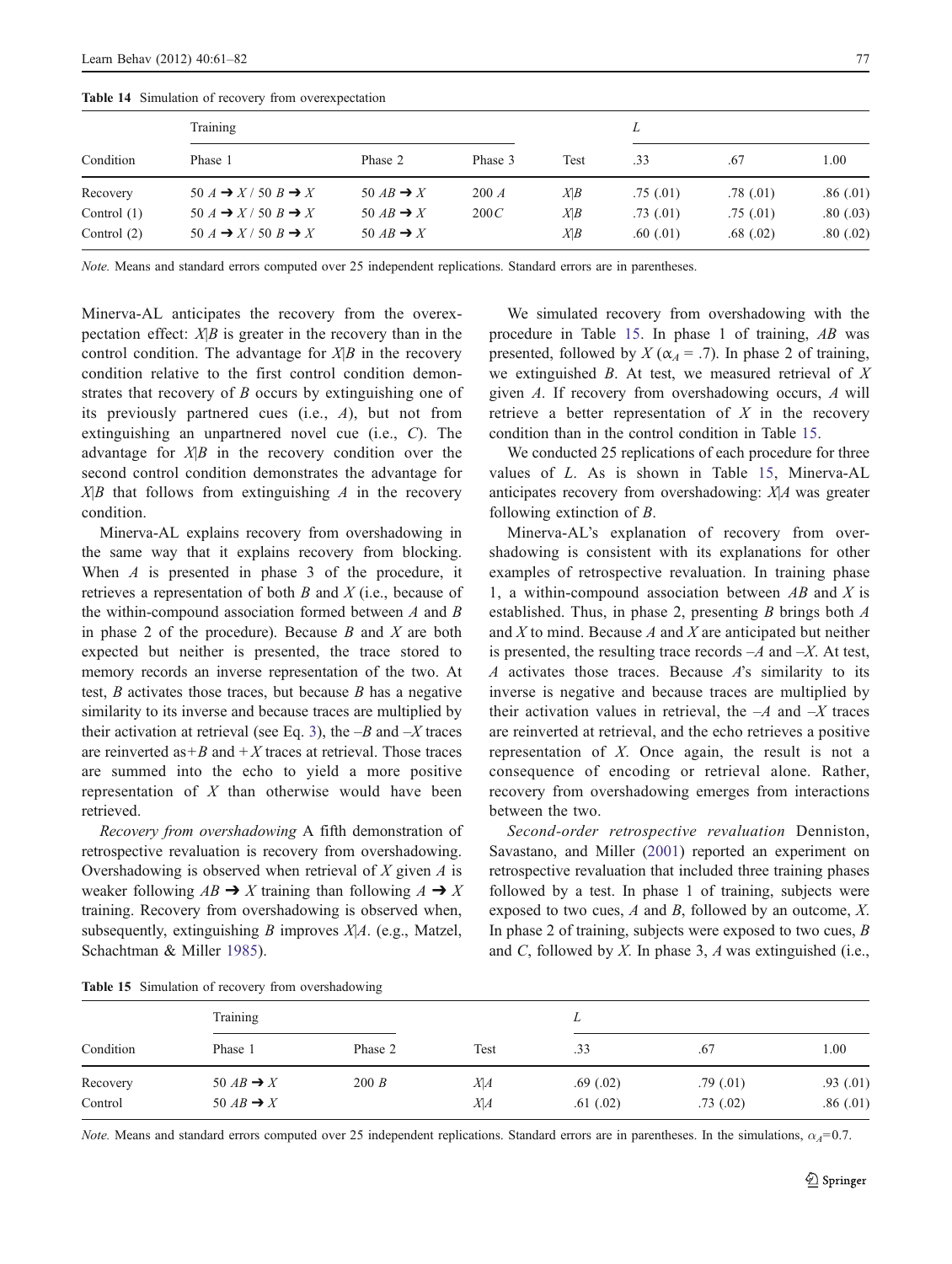presented alone) or it was not presented (i.e., a control condition). The full design is shown in Table 16. Subjects responded less strongly to C when A was extinguished in phase 3 of the training procedure. The result illustrates second-order retrospective revaluation. Training with A in phase 3 of the procedure influenced responding to C. However, A and C were never paired in the training phase. Rather,  $A$  had a second-order connection to  $C$ , through their shared partner, B. The result shows that retrospective revaluation can influence learning of both directly and indirectly previously paired cues. The result places constraints on an account of retrospective revaluation.

We applied Minerva-AL to Denniston et al.'s ([2001\)](#page-19-0) design. As is shown in Table 16, Minerva-AL anticipates second-order retrospective revaluation:  $X|C$  was smaller after A was extinguished.

Summary Retrospective revaluation denotes learning of associatively activated but unpresented cues. Minerva-AL's explanation of retrospective revaluation as de novo learning via within-compound associations is consistent with a number of other models (e.g., Dickinson & Burke, [1996](#page-19-0); Ghirlanda, [2005](#page-19-0); Miller & Matzel, [1988](#page-20-0); Van Hamme & Wasserman, [1994](#page-21-0); Witnauer & Miller, [2011](#page-21-0)). However, Minerva-AL offers a unique computational description of how that process unfolds by a combination of discrepancy encoding and trace inversion at retrieval.

### General discussion

Minerva-AL describes the memorial processes involved in representing, storing, and retrieving instances of experience from memory. Each experience is stored in memory as a unique trace (i.e., an instance). Encoding emphasizes unexpected over expected features (i.e., discrepancy encoding). When a probe is presented to memory, traces similar to it are activated, and a sum of the activated traces is retrieved. Because a probe retrieves whole traces, it retrieves the events it has co-occurred with in the past: this is how the model accomplishes associative learning.

Minerva-AL gives a relatively unique description of associative learning (for a related approach, see Blough, [1998\)](#page-19-0). Most theories of associative learning represent the

associations between stimulus units directly (i.e., as connection weights). In contrast, Minerva-AL models association as a corollary of retrieval: A probe that is presented to memory retrieves an aggregate of experience that represents its expectations for what will follow. Thus, expectation is an emergent property of retrieval. Critically, the theory does not store associative knowledge, beyond the conjunction of events from individual trials of a learning experiment. Of course, there are limits on this statement. We presume, as does Hintzman ([1986\)](#page-19-0), that a learner might formulate and then store an expectation to be retrieved and used later. We note that Thomas et al. ([2008](#page-21-0)) have developed a description of relevant mechanisms for accomplishing deliberate search through memory within the framework of Minerva 2. Adding their hypothesis generation and memory search algorithm to Minerva-AL could model the coordination between feature- and rulebased learning documented in work on associative learning in humans (Shanks & Darby, [1998](#page-21-0); Tangen & Allan, [2004\)](#page-21-0).

An instance-based account of learning and memory has several strengths. First, differently from the summative learning theories, an instance-based model acknowledges evidence that nonhuman animals have good long-term memory for the specific (Fagot & Cook, [2006](#page-19-0); Vaughan & Greene, [1984\)](#page-21-0). Second, Minerva-AL distinguishes encoding from retrieval, a point that has received rare consideration in formal learning theory (see, however, Bouton, [1993](#page-19-0); Miller, [2006](#page-20-0); Miller & Matzel, [1988](#page-20-0); Stout & Miller, [2007](#page-21-0)). For example, consider how Minerva-AL explains backward blocking. At test, traces in memory contain representations of positive X. Yet, at retrieval, B retrieves negative X through a process of trace inversion. The example demonstrates that Minerva-AL's knowledge is not in memory but, rather, its expectations emerge from memory during retrieval. Third, examining an instancebased approach to learning and memory speaks to the present controversy over episodic memory in nonhuman animals (Babb & Crystal, [2006](#page-19-0); Clayton & Dickinson, [1998](#page-19-0)).To clarify our contribution to this discussion, our instance-based model is not an account of episodic memory, it is an account of learning that assumes memory for the events of individual learning trials. The distinction is a critical one. By Tulving's [\(2002\)](#page-21-0) terms, episodic memory

Table 16 Simulation of second order retrospective revaluation

|              |                       | Training              |         |            | L        |          |             |
|--------------|-----------------------|-----------------------|---------|------------|----------|----------|-------------|
| Condition    | Phase 1               | Phase 2               | Phase 3 | Test       | .33      | .67      | 1.0         |
| Second-order | 50 $AB \rightarrow X$ | 50 BC $\rightarrow$ X | 50 A    | X C        | .36(.02) | .08(.05) | $-.21(.10)$ |
| Control      | $50 AB \rightarrow X$ | 50 BC $\rightarrow$ X |         | $X \mid C$ | .46(.02) | .38(.02) | .36(.02)    |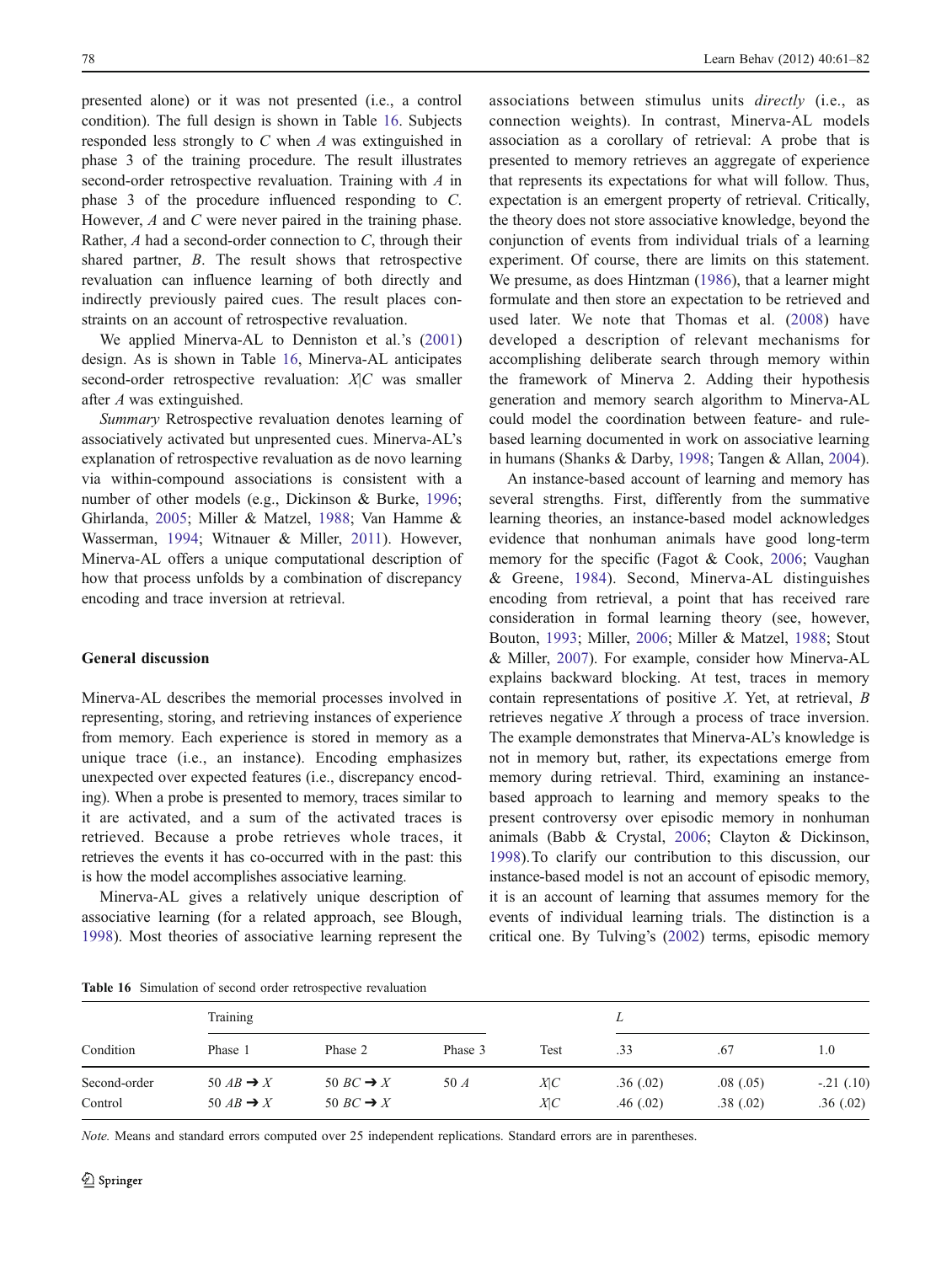involves autonoetic consciousness—mental reenactment and reexperiencing of episodes in one's personal past. Minerva-AL has no such capability, even though memory consists of "episodes." It remains a point for debate whether instance-based representation can accommodate examples of episodic-like memory in nonhumans. Fourth, many researchers have argued in favor of separate systems for learning and memory—one system that handles associative learning and another that handles memory for the specific (Knowlton, Ramus, & Squire, [1992](#page-20-0)). Minerva-AL contradicts this position and argues, instead, that learning emerges from parallel retrieval of the specific, a difference that has implications for understanding the structure of memory and the epistemic status of learning (see McClelland & Rumelhart, [1986](#page-20-0)). Finally, models of associative learning and models of human memory rely on different formalisms. Our reanalysis of associative learning using a model of human memory can serve as a conceptual bridge to help human memory theorists consider the implications of associative learning in their own work and to help learning theorists reconsider their own ideas through the tools of human memory research. Admittedly, there are critical differences in human memory and animal learning, but there is also a great deal of overlap to inform both fields of study (see Bouton & Moody, [2004\)](#page-19-0).

Despite Minerva-AL's many successes, the model commits notable mispredictions. For example, the model incorrectly predicts that after  $B$  is established as a conditioned inhibitor of  $X$ , unreinforced training with  $B$ ought to extinguish the inhibition. Minerva-AL has trouble with peak shift (see McLaren, Bennett, Guttman-Nahir, Kim, & Mackintosh, [1995](#page-20-0)). Minerva-AL predicts that some examples of retrospective revaluation (e.g., backward blocking) ought to be strong and reliable when, in fact, retrospective revaluation is experimentally elusive (see Blaisdell et al., [1999;](#page-19-0) Dopson, Pearce, & Haselgrove, [2009;](#page-19-0) Holland, [1999](#page-19-0)). Minerva-AL fails to acknowledge mediated conditioning due to its explanation for retrospective revaluation—a confusion recognized elsewhere (see Dwyer, [1999;](#page-19-0) Graham, Jie, Chan, McLaren, & Wills, [2011](#page-19-0)). Augmented versions of Minerva-AL can produce second-order conditioning and relative cue validity, but those capabilities require modifications. Minerva-AL does not handle learned inattention and highlighting (Kruschke, [2005](#page-20-0); Kruschke & Blair, [2000\)](#page-20-0). Minerva-AL does not distinguish cue-timing results such as the distinction between delay and trace conditioning (see Vogel, Castro, & Saavedra, [2004,](#page-21-0) for a discussion on the differences between trial-level and real-time models). Finally, even though Minerva 2 and Minerva-AL share principles, the two models differ enough that Minerva 2 does not predict associative learning, and, in some cases, Minerva-AL contradicts the predictions of its parent

theory. We intend to explore all of these problems in future work.

By any rational analysis, learning and memory are indivisible (Ebbinghaus, [1885/1964](#page-19-0); Pavlov, [1927](#page-20-0)). Yet, following the cognitive revolution, theories of learning focused on associative processes, whereas theories of memory focused on information processing. Despite the historical divergence, research in the two traditions has produced provocative consistencies. Humans and other animals exhibit blocking and overshadowing (e.g., Chapman & Robbins, [1990](#page-19-0); Dickinson & Shanks, [1985](#page-19-0); Kruschke & Blair, [2000](#page-20-0)), learn complex categories (Herrnstein, Loveland, & Cable, [1976;](#page-19-0) Mackintosh, [1995;](#page-20-0) Pearce, [1988](#page-20-0)), exhibit sensitivity to information content (Froehlich, Herbranson, Loper, Wood & Shimp [2004;](#page-19-0) Herbranson & Shimp, [2008;](#page-19-0) Hyman, [1953](#page-20-0)), show context-dependent learning, and appear to reason about abstract relations among cues (Beckers, Miller, De Houwer, & Urushihara, [2006\)](#page-19-0).

Authorities who have recognized the consistencies have worked to describe learning principles that are general and cut across species. To name a few, Pearce ([1988\)](#page-20-0) developed an explanation for prototype learning in pigeons by appealing to a model of human memory. Blough [\(1998](#page-19-0)) developed an instance-based model of discrimination in pigeons, using signal detection theory. Gluck and Bower [\(1988\)](#page-19-0) adapted the Rescorla–Wagner model (Rescorla & Wagner, [1972\)](#page-21-0) to explain category learning in humans. Kruschke ([2001](#page-20-0)) developed connectionist architectures to explain associative learning in humans. Provided a thoughtful review on the associative and cognitive explanations of contingency learning. Allan and her colleagues used the Rescorla–Wagner model to explain enduring colorcontingent aftereffects in perception (e.g., Allan & Siegel, [1991;](#page-19-0) Siegel, Allan, & Eissenberg, [1992\)](#page-21-0).

The work here follows this tradition. The Minerva 2 model was invented to explain human memory. We have shown that a minor variant of the theory also happens to explain associative learning, at least when the process of discrepancy encoding is added. We are comforted that a theory of memory can speak to the problem of learning.

Author Notes Randall K. Jamieson, Department of Psychology, University of Manitoba; Matthew J. C. Crump, Department of Psychology, Brooklyn College – CUNY; Samuel D. Hannah, Faculty of Social & Behavioral Sciences, University of Queensland. This research was supported by grants from the Natural Sciences and Engineering Council of Canada to both R.K.J. and M.J.C.C. All simulations were written in Fortran90, compiled using the SUN Microsystems Fortran90 compiler, and run on a Sun Fire X4600 M2 server. The code is available from R.K.J. We thank Lee Brooks, Lorraine Allen, and Shep Siegel. Correspondence concerning this article should be addressed to Randall K. Jamieson, Department of Psychology, University of Manitoba, Winnipeg, MB, Canada, R3T 2N2. Electronic correspondence should be sent to jamiesor $@cc$ . umanitoba.ca.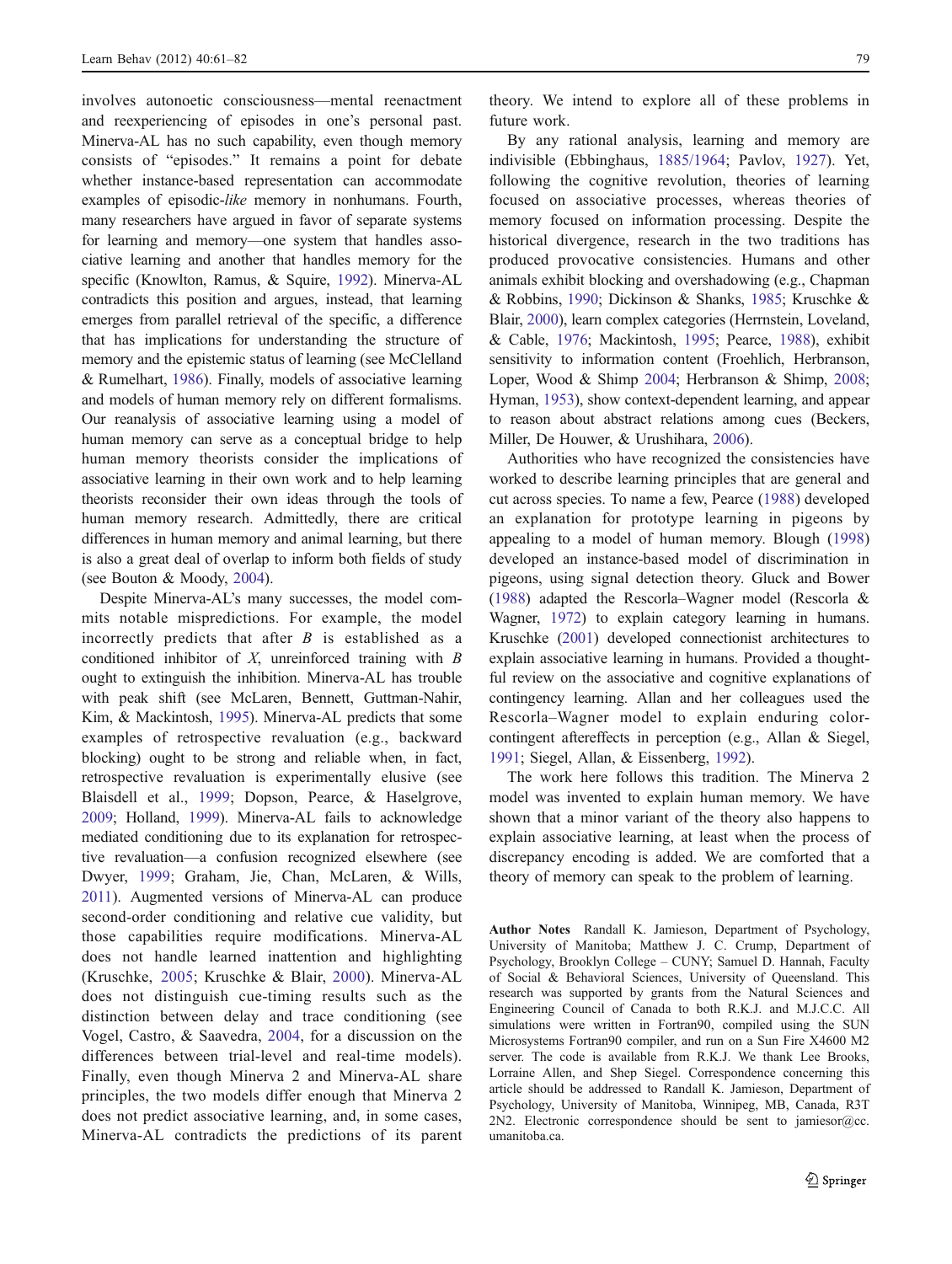#### <span id="page-19-0"></span>References

- Allan, L. G., & Siegel, S. (1991). Characteristics of the indirect McCollough effect. Perception & Psychophysics, 50, 249–257.
- Arndt, J., & Hirshman, E. (1998). True and false recognition in MINERVA2: Explanations from a global matching perspective. Journal of Memory and Language, 39, 371–391.
- Ayres, J. J. B., Moore, J. W., & Vigorito, M. (1984). Hall and Pearce negative transfer: Assessments in conditioned suppression and nictating membrane conditioning experiments. Animal Learning and Behavior, 12, 428–438.
- Babb, S. J., & Crystal, J. D. (2006). Episodic-like memory in the rat. Current Biology, 16, 1317–1321.
- Beckers, T., Miller, R., De Houwer, J., & Urushihara, K. (2006). Reasoning rats: Forward blocking in Pavlovian animal conditioning is sensitive to constraints of causal inference. Journal of Experimental Psychology. General, 135, 92–102.
- Bellingham, W. P., Gillette-Bellingham, K., & Kehoe, E. J. (1985). Summation and configuration in patterning schedules with the rat and rabbit. Animal Learning and Behavior, 13, 152–164.
- Benjamin, A. S. (2010). Representational explanations of "process" dissociations in recognition: The DRYAD theory of aging and memory judgments. Psychological Review, 117, 1055–1079.
- Blaisdell, A. P., Gunther, L. M., & Miller, R. R. (1999). Recovery from blocking achieved by extinguishing the blocking CS. Animal Learning and Behavior, 27, 63–76.
- Blough, D. S. (1998). Context reinforcement degrades discriminative control: A memory approach. Journal of Experimental Psychology. Animal Behavior Processes, 24, 185–199.
- Bouton, M. E. (1993). Context, time, and memory retrieval in the interference paradigms of Pavlovian learning. Psychological Bulletin, 114, 80–99.
- Bouton, M. E., & Moody, E. W. (2004). Memory processes in classical conditioning. Neuroscience and Biobehavioral Reviews, 28, 663– 674.
- Brooks, L. R. (1978). Nonanalytic concept formation and memory for instances. In E. Rosch & B. B. Lloyd (Eds.), Cognition and categorization (pp. 169–211). Hillsdale: Lawrence Erlbaum Associations, Inc.
- Brooks, L. R. (1987). Decentralized control of categorization: The role of prior processing episodes. In U. Neisser (Ed.), Concepts and conceptual development: Ecological and intellectual factors in categorization (pp. 141–174). Cambridge: Cambridge University Press.
- Chapman, G. B., & Robbins, S. J. (1990). Cue interaction in human contingency judgment. Memory and Cognition, 18, 537–545.
- Clark, S. E. (1997). A familiarity-based account of confidence-accuracy inversions in recognition memory. Journal of Experimental Psychology. Learning, Memory, and Cognition, 25, 232–238.
- Clayton, N. S., & Dickinson, A. (1998). Episodic-like memory during cache recovery by scrub-jays. Nature, 395, 272–274.
- Cole, R. P., Barnet, R. C., & Miller, R. R. (1997). An evaluation of conditioned inhibition as defined by Rescorla's two-test strategy. Learning and Motivation, 28, 323–341.
- Denniston, J. C., Savastano, H. I., & Miller, R. R. (2001). The extended comparator hypothesis: Learning by contiguity responding by relative strength. In R. R. Mowrer & S. B. Klein (Eds.), Handbook of contemporary learning theories (pp. 65– 117). Hillsdale: Erlbaum.
- Dickinson, A., & Burke, J. (1996). Within-compound associations mediate the retrospective revaluation of causality judgements. Quarterly Journal of Experimental Psychology, 37, 397–416.
- Dickinson, A., & Shanks, D. (1985). Animal conditioning and human causality judgment. In L.-G. Nilsson & T. Archer (Eds.), Perspectives on learning and memory (pp. 167–191). Hillsdale: Erlbaum.
- Dopson, J. C., Pearce, J. M., & Haselgrove, M. (2009). Failure of retrospective revaluation to influence blocking. Journal of Experimental Psychology. Animal Behavior Processes, 35, 473– 484.
- Dougherty, M. R. P., Gettys, C. F., & Ogden, E. E. (1999). MINERVA-DM: A memory processes model for judgments of likelihood. Psychological Review, 106, 180–209.
- Dwyer, D. M. (1999). Retrospective revaluation or mediated conditioning? The effect of different reinforcers. Quarterly Journal of Experimental Psychology, 52, 289–306.
- Ebbinghaus, H. (1885/1964). Memory: A contribution to experimental psychology (H. A. Ruger, Trans.). New York: Dover. Original work published 1885.
- Fagot, J., & Cook, R. G. (2006). Evidence for large long-term memory capacities in baboons and pigeons and its implications for learning and the evolution of cognition. Proceedings of the National Academy of Sciences, 103, 17564–17567.
- Froehlich, A. L., Herbranson, W. T., Loper, J. D., Wood, D. M., & Shimp, C. P. (2004). Anticipating by pigeons depends on local statistical information in a serial response time task. Journal of Experimental Psychology. General, 133, 31–45.
- Gallistel, C. R., Balsam, P. D., & Fairhurst, S. (2004). The learning curve: Implications of a quantitative analysis. Proceedings of the National Academy of Sciences, 101, 13124–13131.
- Ghirlanda, S. (2005). Retrospective revaluation as simple associative learning. Journal of Experimental Psychology. Animal Behavior Processes, 31, 107–111.
- Gluck, M. A., & Bower, G. H. (1988). From conditioning to category learning: An adaptive network model. Journal of Experimental Psychology. General, 117, 225–244.
- Goldinger, S. D. (1998). Echoes of echoes? An episodic theory of lexical access. Psychological Review, 105, 251–279.
- Graham, S., Jie, H. L., Chan, H.-M., McLaren, I. P. L., & Wills, A. J. (2011). Simultaneous backward conditioned inhibition and mediated conditioning. Journal of Experimental Psychology. Animal Behavior Processes, 37, 241–245.
- Hall, G., & Channell, S. (1985). Differential effects of contextual change on latent inhibition and on the habituation of an orienting response. Journal of Experimental Psychology: Animal Behavioral Processes, 11, 470–481.
- Hall, G., & Pearce, J. M. (1979). Latent inhibition of a CS during CS– US pairings. Journal of Experimental Psychology. Animal Behavior Processes, 5, 31–42.
- Harris, J. A., & Livesey, E. J. (2008). Comparing patterning and biconditional discriminations in humans. Journal of Experimental Psychology. Animal Behavior Processes, 34, 144–154.
- Harris, J. A., Livesey, E. J., Gharaei, S., & Westbrook, R. F. (2008). Negative patterning is easier than a biconditional discrimination. Journal of Experimental Psychology: Animal Behavioral Processes, 34, 494–500.
- Herbranson, W. T., & Shimp, C. P. (2008). Artificial grammar learning in pigeons. Learning & Behavior, 36, 116–137.
- Herrnstein, R. J., Loveland, D. H., & Cable, C. (1976). Natural concepts in pigeons. Journal of Experimental Psychology. Animal Behavior Processes, 2, 285–302.
- Hicks, J. L., & Starns, J. J. (2006). Remembering source evidence from associatively related items: Explanations from a global matching model. Journal of Experimental Psychology. Learning, Memory, and Cognition, 32, 1164–1173.
- Hintzman, D. L. (1986). "Schema abstraction" in a multiple-trace memory model. Psychological Review, 93, 411–428.
- Hintzman, D. L. (1988). Judgments of frequency and recognition memory in a multiple-trace memory model. Psychological Review, 95, 528–551.
- Holland, P. C. (1999). Overshadowing and blocking as acquisition deficits: No recovery after extinction of overshadowing or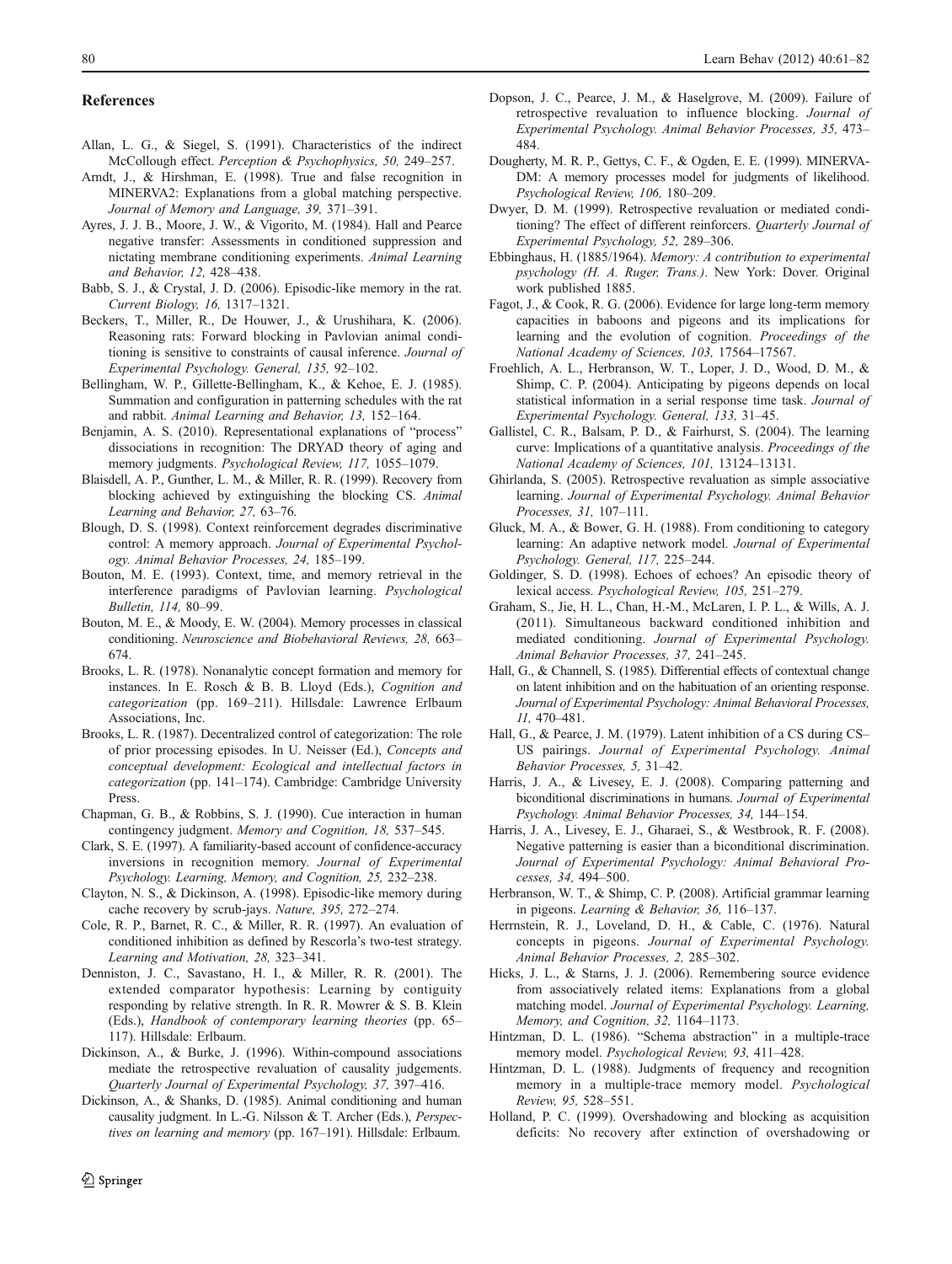<span id="page-20-0"></span>blocking cues. Quarterly Journal of Experimental Psychology, 52, 307–333.

- Hyman, R. (1953). Stimulus information as a determinant of reaction time. Journal of Experimental Psychology, 45, 188–196.
- Jamieson, R. K., Hannah, S. D., & Crump, M. J. C. (2010). A memory based account of retrospective revaluation. Canadian Journal of Experimental Psychology, 64, 153–164.
- Jamieson, R. K., Holmes, S., & Mewhort, D. J. K. (2010). Global similarity predicts dissociation of classification and recognition: Evidence questioning the implicit/explicit learning distinction in amnesia. Journal of Experimental Psychology. Learning, Memory, and Cognition, 36, 1529–1535.
- Jamieson, R. K., & Mewhort, D. J. K. (2009a). Applying an exemplar model to the artificial-grammar task: Inferring grammaticality from similarity. Quarterly Journal of Experimental Psychology, 62, 550–575.
- Jamieson, R. K., & Mewhort, D. J. K. (2009b). Applying an exemplar model to the serial reaction time task: Anticipating from experience. Quarterly Journal of Experimental Psychology, 62, 1757–1783.
- Jamieson, R. K., & Mewhort, D. J. K. (2010). Applying an exemplar model to the artificial-grammar task: String-completion and performance for individual items. Quarterly Journal of Experimental Psychology, 63, 1014–1039.
- Jamieson, R. K., & Mewhort, D. J. K. (2011). Grammaticality is inferred from global similarity: A reply to Kinder (2010). Quarterly Journal of Experimental Psychology, 64, 209–216.
- Kamin, L. J. (1969). Predictability, surprise, attention, and conditioning. In B. A. Campbell & R. M. Church (Eds.), Punishment (pp. 279–296). New York: Appleton-Century-Crofts.
- Knowlton, B., Ramus, S., & Squire, L. (1992). Intact artificial grammar learning in amnesia: Evidence for parallel learning of item-specific and general information. Psychological Science, 3, 172–179.
- Kremer, E. F. (1978). Rescorla–Wagner model: Losses in associative strength in compound conditioned stimuli. Journal of Experimental Psychology. Animal Behavior Processes, 4, 22–36.
- Kruschke, J. K. (1992). ALCOVE: An exemplar-based connectionist model of learning. Psychological Review, 99, 22–44.
- Kruschke, J. K. (1996). Base rates in category learning. Journal of Experimental Psychology: Learning, Memory, and Cognition, 22, 3–26.
- Kruschke, J. K. (2001). Toward a unified model of attention in associative learning. Journal of Mathematical Psychology, 45, 812–863.
- Kruschke, J. K. (2005). Learning involves attention. In G. Houghton (Ed.), Connectionist models in cognitive psychology (pp. 113– 140). Hove: Psychology Press.
- Kruschke, J. K., & Blair, N. J. (2000). Blocking and backward blocking involve learned inattention. Psychonomic Bulletin and Review, 7, 636–645.
- Kwantes, P. J. (2005). Using context to build semantics. Psychonomic Bulletin and Review, 12, 703–710.
- Kwantes, P. J., & Mewhort, D. J. K. (1999). Modeling lexical decision and word naming as a retrieval process. Canadian Journal of Experimental Psychology, 53, 306–315.
- Kwantes, P. J., & Neal, A. (2006). Why people understimate  $y$  when extrapolating in linear functions. Journal of Experimental Psychology. Learning, Memory, and Cognition, 32, 1019–1030.
- Lober, K., & Lachnit, H. (2002). Configural learning in human Pavlovian conditioning: Acquisition of a biconditional discrimination. Biological Psychology, 59, 163–168.
- Logan, G. D. (1988). Toward an instance theory of automatization. Psychological Review, 95, 492–527.
- Logan, G. D. (2002). An instance theory of attention and memory. Psychological Review, 109, 376–400.
- Mackintosh, N. J. (1971). An analysis of overshadowing and blocking. Quarterly Journal of Experimental Psychology, 23, 118–125.
- Mackintosh, N. J. (1975). A theory of attention: Variations in the associability of stimuli with reinforcement. Psychological Review, 82, 276–298.
- Mackintosh, N. J. (1995). Categorization by people and pigeons: The twenty-second Bartlett memorial lecture. Quarterly Journal of Experimental Psychology, 48, 193–214.
- Matzel, L. D., Schachtman, R. R., & Miller, R. R. (1985). Recovery of an overshadowed association achieved by extinction of the overshadowing stimulus. Learning and Motivation, 16, 398–412.
- McClelland, J. L., & Rumelhart, D. E. (1986). A distributed model of human learning and memory. In J. L. McClelland, D. E. Rumelhart, & The PDP Research Group (Eds.), Parallel distributed processing: Explorations in the microstructure of cognition. Vol. 2: Psychological and biological models (pp. 170– 215). Cambridge: MIT Press.
- McLaren, I. P. L., Bennett, C. H., Guttman-Nahir, T., Kim, K., & Mackintosh, N. J. (1995). Prototype effects and peak shift in categorization. Journal of Experimental Psychology. Learning, Memory, and Cognition, 21, 662-673.
- Medin, D. L., & Schaffer, M. M. (1978). Context theory of classification learning. Psychological Review, 85, 207–238.
- Miller, R. R. (2006). Challenges facing contemporary associative approaches to acquired behavior. Comparative Cognition & Behavior Reviews, 1, 77–93.
- Miller, R. R., & Matute, H. (1996). Biological significance in forward and backward blocking: Resolution of a discrepancy between animal conditioning and human causal judgment. Journal of Experimental Psychology: General, 125, 370–386.
- Miller, R. R., Barnet, R. C., & Grahame, N. J. (1995). Assessment of the Rescorla–Wagner model. Psychological Bulletin, 117, 363– 386.
- Miller, R. R., & Matzel, L. D. (1988). The comparator hypothesis: A response rule for the expression of associations. In G.H. Bower (Ed.), The psychology of learning and motivation, Vol. 22 (pp. 51–92). San Diego, CA: Academic Press.
- Moore, J. W. (1972). Stimulus control: Studies of auditory generalization in rabbits. In A. H. Black & W. F. Prokasy (Eds.), Classical conditioning II: Current theory and research (pp 206–230). New York: Appleton-Century-Crofts.
- Myers, K. M., Vogel, E. H., Shin, J., & Wagner, A. R. (2001). A comparison of the Rescorla–Wagner and Pearce models in a negative patterning and a summation problem. Animal Learning and Behavior, 29, 36–45.
- Nelson, J. B., & Sanjuan, M. C. (2006). A context-specific latentinhibition effect in a human conditioned-suppression task. Quarterly Journal of Experimental Psychology, 59, 1003–1020.
- Nosofsky, R. M. (1986). Attention, similarity, and the identification– categorization relationship. Journal of Experimental Psychology. General, 115, 39–57.
- Pavlov, I. P. (1927). Conditioned reflexes. London: Oxford University Press.
- Pearce, J. M. (1988). Stimulus generalization and the acquisition of categories by pigeons. In L. Weiskrantz (Ed.), Thought without language (pp. 132–152). Oxford: Oxford University Press.
- Pearce, J. M. (1994). Similarity and discrimination: A selective review and a connectionist model. Psychological Review, 101, 587–607.
- Pearce J. M. and Hall G. (1980). A model for Pavlovian learning: Variations in the effectiveness of conditioned but not of unconditioned stimuli. Psychological Review, 87, 532–552.
- Redhead, E. S., & Pearce, J. M. (1995). Similarity and discrimination learning. Quarterly Journal of Experimental Psychology, 48B, 46–66.
- Reed, S. K. (1972). Pattern recognition and categorization. Cognitive Psychology, 3, 382–407.